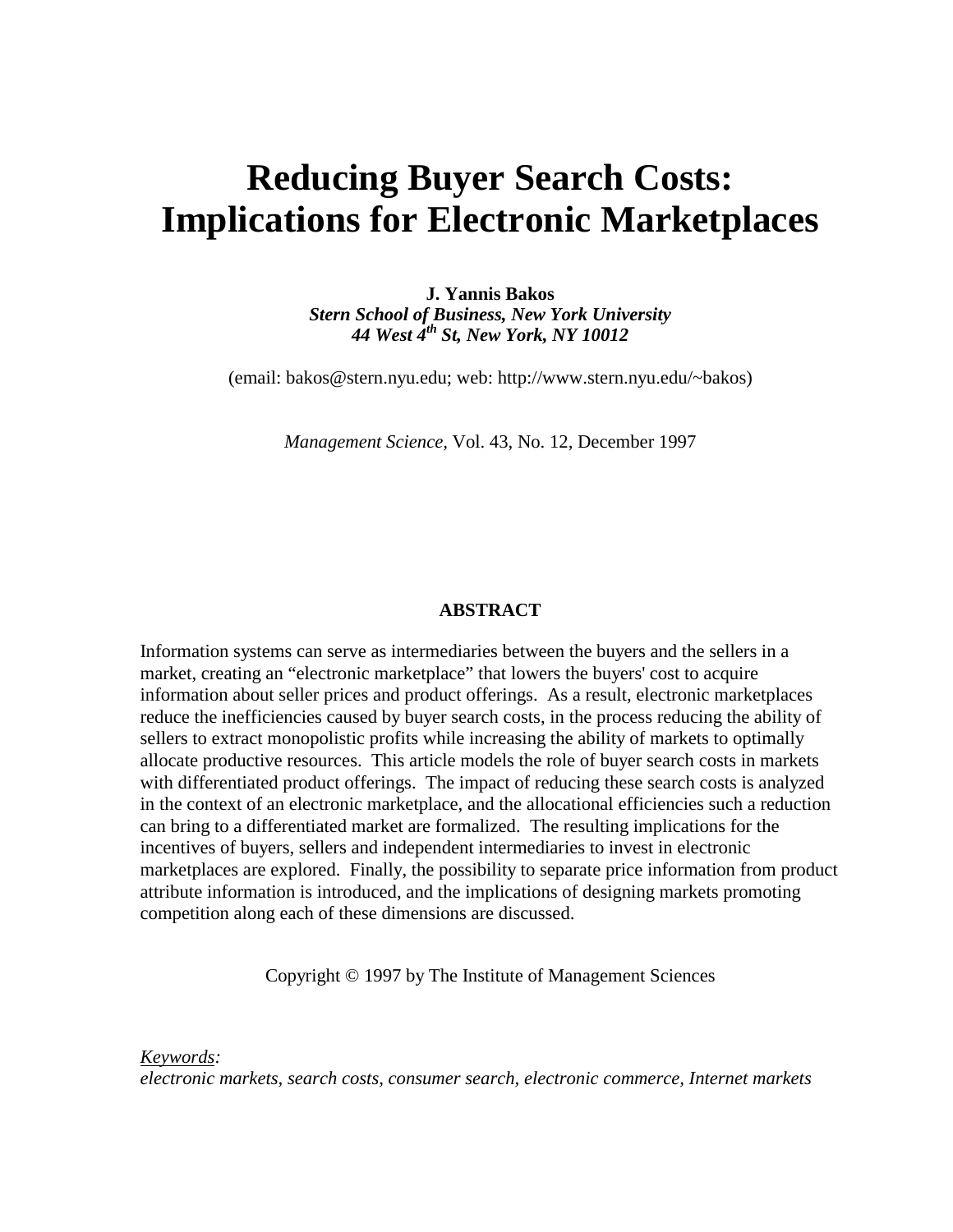# **1. Introduction**

 $\overline{a}$ 

The 1990s have seen an explosive growth of networks and information systems that cross organizational boundaries. These systems often can bring together buyers and sellers in a market, as has been the case, for example, with airline reservation systems. The result is an electronic market system, or *electronic marketplace* (e.g., Bakos 1987, Malone *et al* 1987). The strategic potential of these systems has been demonstrated in several industries (*e.g.*, see Bakos 1991 for a general discussion and Hopper 1990 for a discussion of the impact on a specific industry). The importance of electronic marketplaces is dramatically increasing, however, as interorganizational networking becomes widely available through high speed digital telecommunications services and the Internet, encompassing hundreds of thousands of businesses and millions of individual consumers. This trend is further amplified as the cost of participating in an electronic marketplace is lowered by emerging public and private standards for access and information exchange over the Internet, such as the hypertext markup language (HTTP) protocols, the secure sockets layer (SSL) architecture for secure information exchange, and CommerceNet's (www.commerce.net) suite of standards for electronic commerce.

In the context of this article, an *electronic marketplace* or *electronic market system* is an interorganizational information system that allows the participating buyers and sellers in some market to exchange information about prices and product offerings. We focus on the role of these electronic marketplaces in bringing together buyers and sellers in settings such as airline reservation systems, Internet-based electronic storefronts, or financial markets. We are not concerned with transaction-oriented benefits realized after a bilateral relationship has been established, $<sup>1</sup>$  or with electronic data interchange (EDI) or electronic payment systems</sup> which are primarily transaction-oriented. Furthermore, while electronic marketplaces affect several other parameters of commerce, such as security, privacy, settlement, etc., this paper focuses on the impact of *lower search costs*. This definition of electronic marketplaces is substantially narrower than the view of "electronic markets" as information-technology based governance mechanisms (*e.g.*, Malone *et al* 1987), or as coordination mechanisms (Malone and Crowston 1994). Specifically, this article studies the market-making functionality of electronic marketplaces during the processes of price discovery and identification of appropriate product offerings in a market.

<sup>1</sup> For instance, real-world systems often offer such benefits beyond their market-related functionality, *e.g.*, airline reservation systems offer billing, itinerary and ticket printing functions and financial market systems may support transaction settlement; however these features are separable from the market intermediation process, and their value is added after the matching of a buyer and a seller has taken place.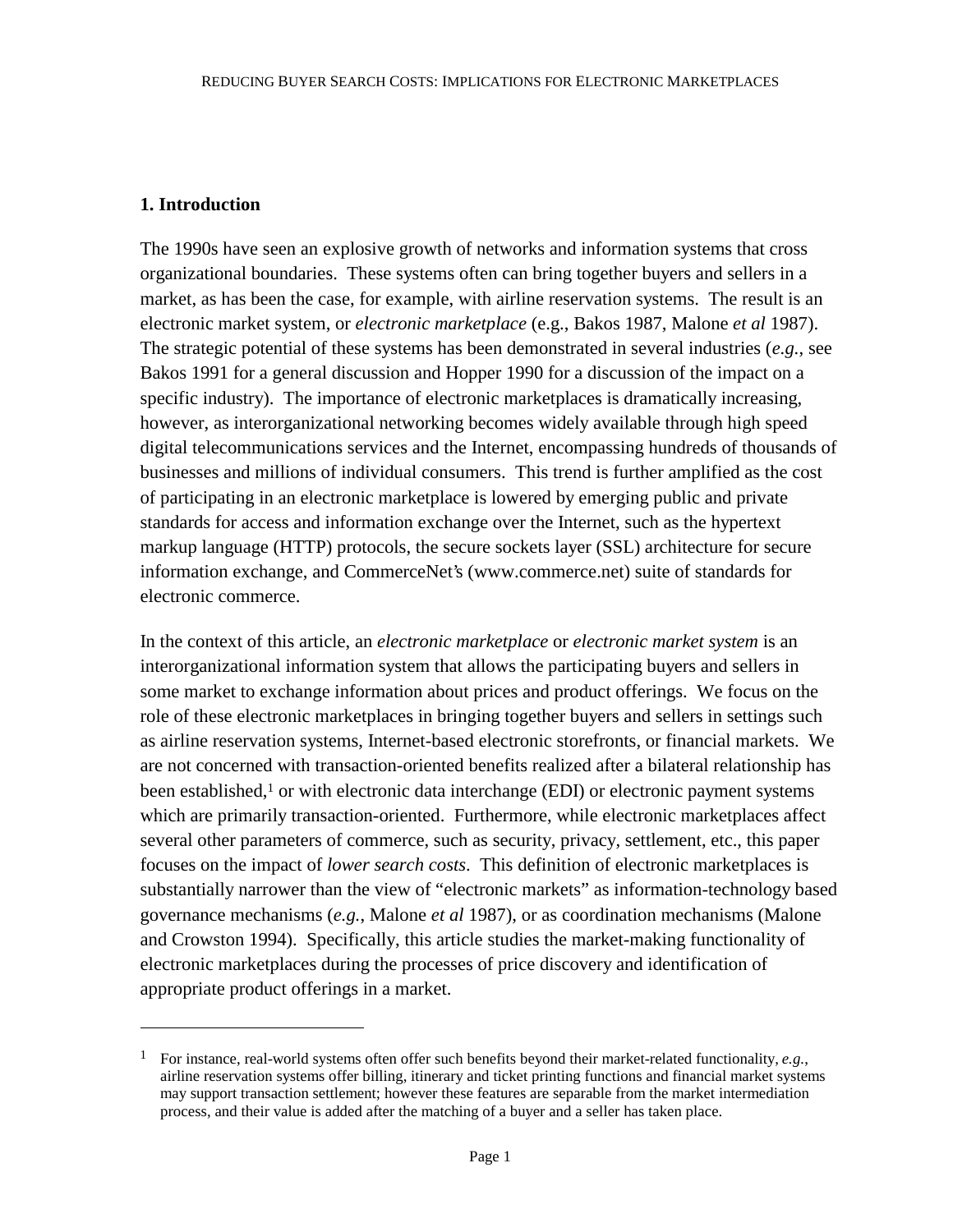The article is organized as follows: Section 2 briefly reviews commodity markets, where electronic marketplaces can promote price competition among sellers by increasing the availability of price information; in this scenario, moving a market "on-line" can have a dramatic impact on seller profits and buyer surplus. Most markets, however, are characterized by heterogeneous consumer tastes and a variety of product offerings. The role of electronic marketplaces in these markets is more complex, as buyers need to obtain information about product characteristics as well as prices.

Section 3 analyzes the role of search costs in a market with heterogeneous product offerings and consumer tastes by introducing search costs in a spatially differentiated market. In this setting, buyer search costs can result in substantial allocational inefficiencies and sellers can exploit these search costs to extract monopolistic rents. It is shown that reducing the cost of price and product information typically will improve market efficiency but will reduce seller profits. By reducing search costs, electronic marketplaces may enable the emergence of new markets or prevent the breakdown of existing ones.

Section 4 addresses the impact of electronic marketplaces on the investment incentives of buyers and sellers, which may lead to underinvestment by sellers and overinvestment by buyers. Section 5 introduces the possibility to separate buyer search costs into their component costs of searching for price information and searching for product information, and explores the implications for the design and impacts of electronic marketplaces. Finally, Section 6 discusses some implications of electronic marketplaces for the structure and efficiency of market-mediated transactions and outlines and agenda for further research.

# **2. Electronic Marketplaces and Search in Commodity Markets**

 $\overline{a}$ 

In commodity markets, all sellers are assumed to offer identical products; thus the role of an electronic marketplace is to provide information about the *existence* and the *price* of a seller. There is a well developed literature on buyer search in commodity markets, with Diamond (1985) and Stiglitz (1989) providing excellent reviews. Introducing a search cost<sup>2</sup> in the traditional models of commodity markets can result in monopolistic pricing by the sellers<sup>3</sup>. Thus even modest search costs can lead to prices substantially higher than marginal costs, even when sellers do not behave collusively in commodity markets.

 $2\;\;$  In this article we adopt the standard definition of buyer search cost in the economic literature as the cost incurred by the buyer to locate an appropriate seller and purchase a product. This would include the opportunity cost of time spent searching as well as associated expenditures such as driving, telephone calls, computer fees, magazine subscriptions, etc.

<sup>3</sup> This is a standard result in most search models in the literature, as noted by Diamond (1985) and Stiglitz (1989).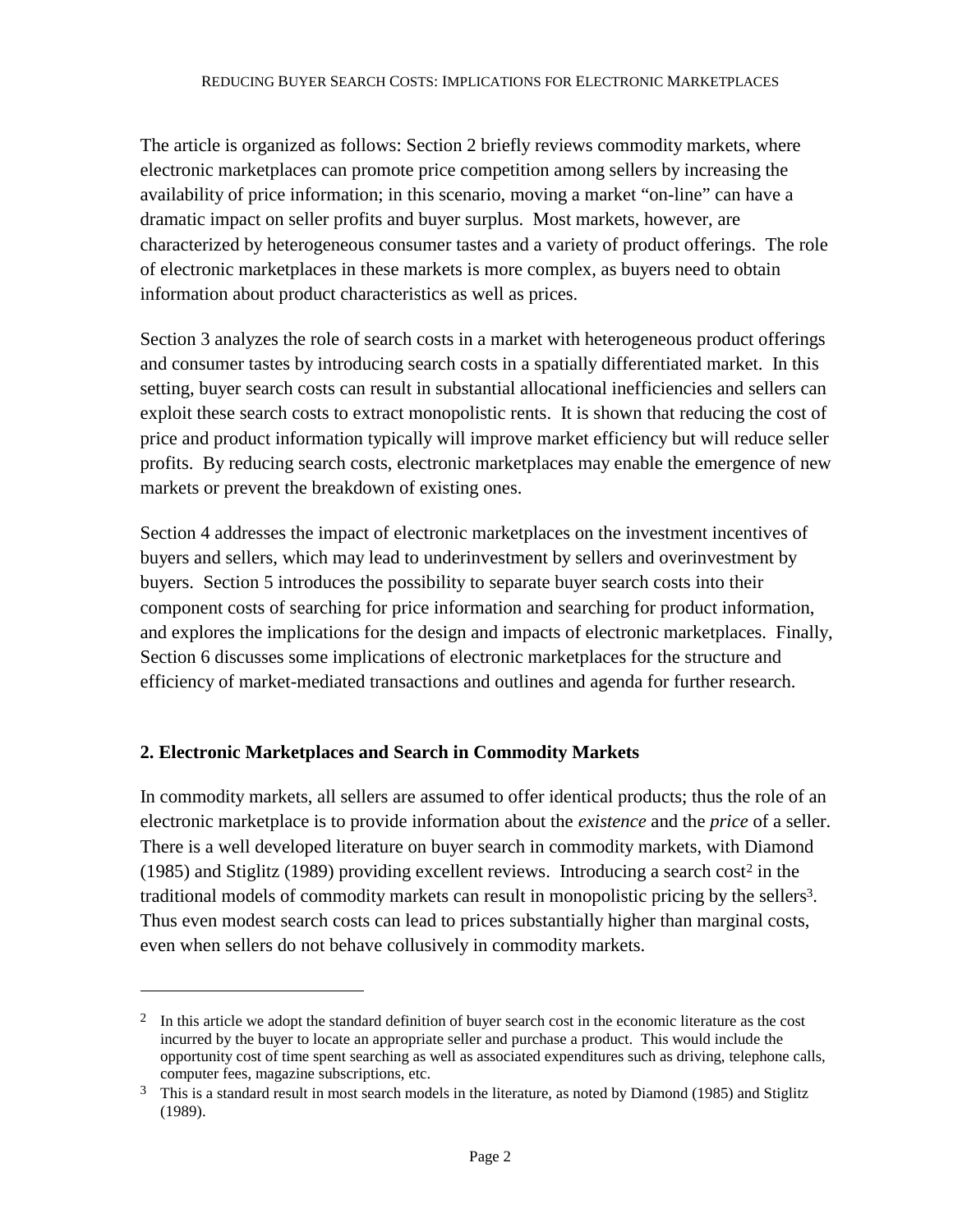Electronic marketplaces providing price information will reduce the incremental cost of obtaining information about additional sellers and they may also reduce the ability of sellers to obscure their quoted prices (*e.g.*, by including or excluding transportation costs, incentives, special promotions, financing costs, etc.) In that respect, electronic marketplaces are likely to move commodity markets closer to the classical ideal of a Walrasian auctioneer where buyers are costlessly and fully informed about seller prices. Since the assumption of fully informed buyers leads to the competitive price-taking equilibrium in the classical market model, and it underlies results such as Bertrand's zero-profit equilibrium in oligopolistic settings, we expect that electronic marketplaces typically will sway equilibria in commodity markets to favor the buyers, will promote price competition among sellers, and will reduce sellers' market power.

If electronic marketplaces lead to a large enough reduction in search costs, they may destabilize profitable oligopolistic pricing in a commodity market and instigate price wars that wipe out any excess profits enjoyed by the sellers. This is not surprising, as a commodity product bought from different sellers can differ only in its price. As electronic marketplaces make the distribution of information more efficient, the opportunities for fat and easy profits will shrink. Sellers may attempt to delay the arrival of such systems, or may try to control them. For example, at the Eurobond market's 1987 annual meeting in Oslo, Salomon Brothers led the major American trading firms in successfully opposing proposals for a computerized price-quotation system for the trading of Eurobonds (*Economist* 1987). Such a system would make market information available instantly to all subscribing investors and traders, regardless of their size or location, and could mark the end of big trading profits as bonds of similar credit rating, interest rate and maturity are virtually interchangeable commodities. Indeed, dealers were able to resist and delay the introduction of such systems into the mid-1990s, even in the face of pressure from government regulators.

# **3. Electronic Marketplaces and Search in Differentiated Markets**

Although certain markets involve commodity products, like government bonds or most agricultural and mineral products, most markets are characterized by differentiated products. The prevalence of differentiated markets is a result of the heterogeneity of buyer preferences and the profit opportunities these markets offer to sellers. Differentiated markets involve a variety of product offerings and consequently the search problem buyers face in these markets becomes complicated by the need to consider both the price of a particular seller and the characteristics of the corresponding product offering.

Electronic marketplaces in differentiated markets will therefore need to provide both price and product information, to enable the comparison of different product offerings. While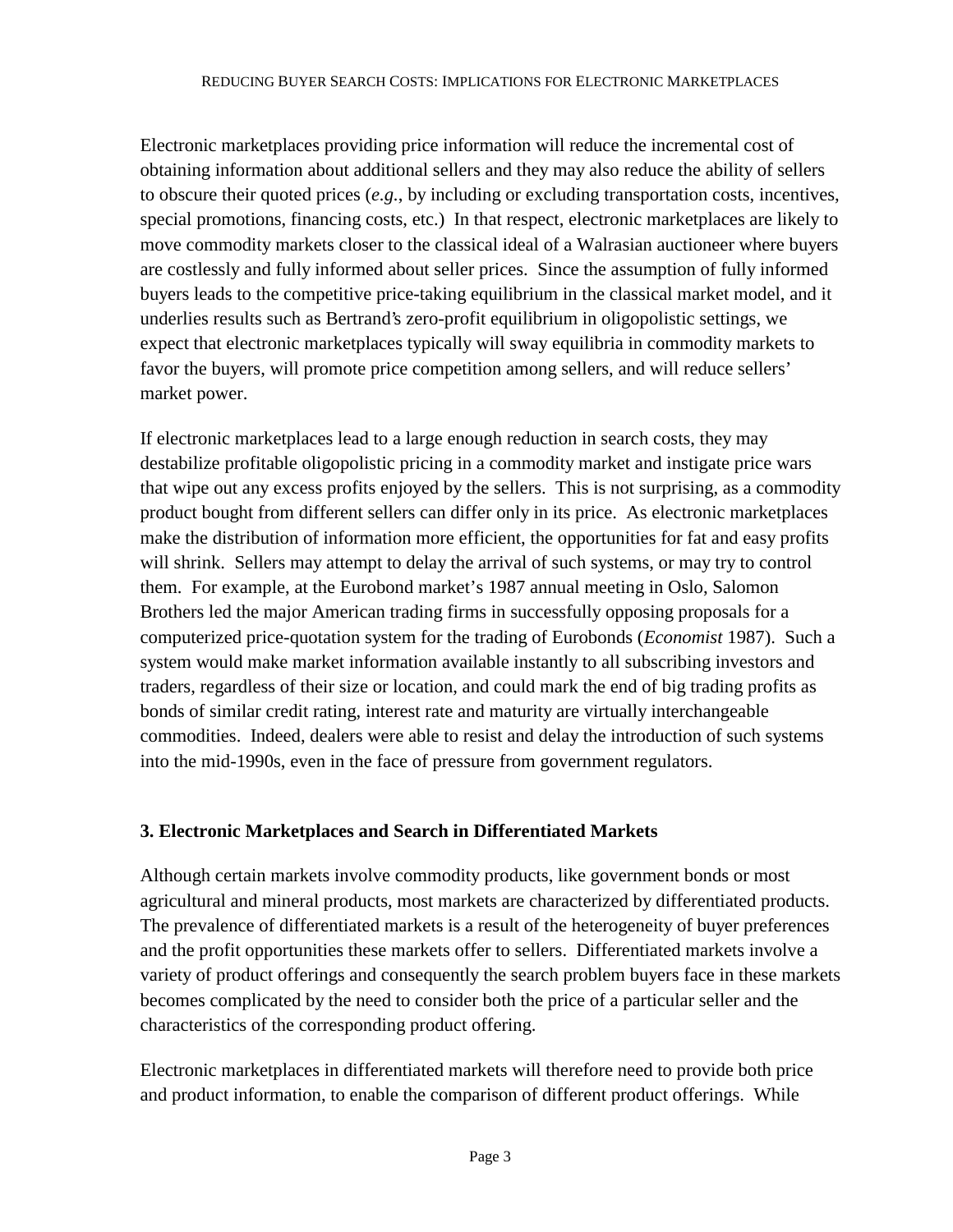price information is relatively easy to convey, providing adequate product information poses a challenge that system designers have been trying to address since the early days of such systems. For example, a central feature of both the American Gem system, used for the trading of precious stones, and the AucNet system, used for the trading of used cars, was the provision of a standardized rating system for the quality of the items featured on the system's electronic market (HBS Case Studies 1988, 1989). The increasing multi-media capabilities in the Internet, which now allows the transmission of high resolution images, video and three-dimensional virtual environments, create unprecedented opportunities for the design of electronic marketplaces that effectively convey product information at reasonable cost.

Economists have been interested in differentiated markets since the late 1920's, and have proposed two major types of models for their study: spatial differentiation models tracing their origin to Hotelling's (1929) formalization of spatial competition, and brand substitution models whose origin is often attributed to Chamberlin (1933). In spatial differentiation models, like the one developed in this section, brand attributes are treated as choices of location in a multi-dimensional space. A consumer's preferences determine the location of her ideal product or product mix, and some type of distance metric in the product attribute space is used as a proxy for the utility loss, or "fit" cost, when a consumer is not able to purchase her ideal brand or a perfectly substituting mix of brands. These models highlight the importance of brand attributes (product offerings) and the dynamic aspects of competition through the reformulation of existing brands or through the introduction of new ones (Schmalensee 1978, Perloff and Salop 1985).

# **3.1. A Model of Search Costs in Differentiated Markets**

Diamond (1985) notes that "search theory and empirical work have a long way to go until we have satisfactory answers to a number of allocation questions that are totally ignored in a Walrasian setting. … Nothing has been done to marry the underlying search issues with some of the realities of the geographic distributions of consumers and firms and … very little has been done to model the search basis for the role of intermediaries." This section addresses these issues by introducing search costs to a "unit circle" or "city around the lake" setting, similar to Salop's (1979) model of spatial differentiation.

Specifically, in a world with differentiated product offerings along a unit circle, as shown in Figure 1, a buyer is required to pay a search cost to find the location (*i.e.*, the product characteristics) and the price offered by some seller, and then decides whether to purchase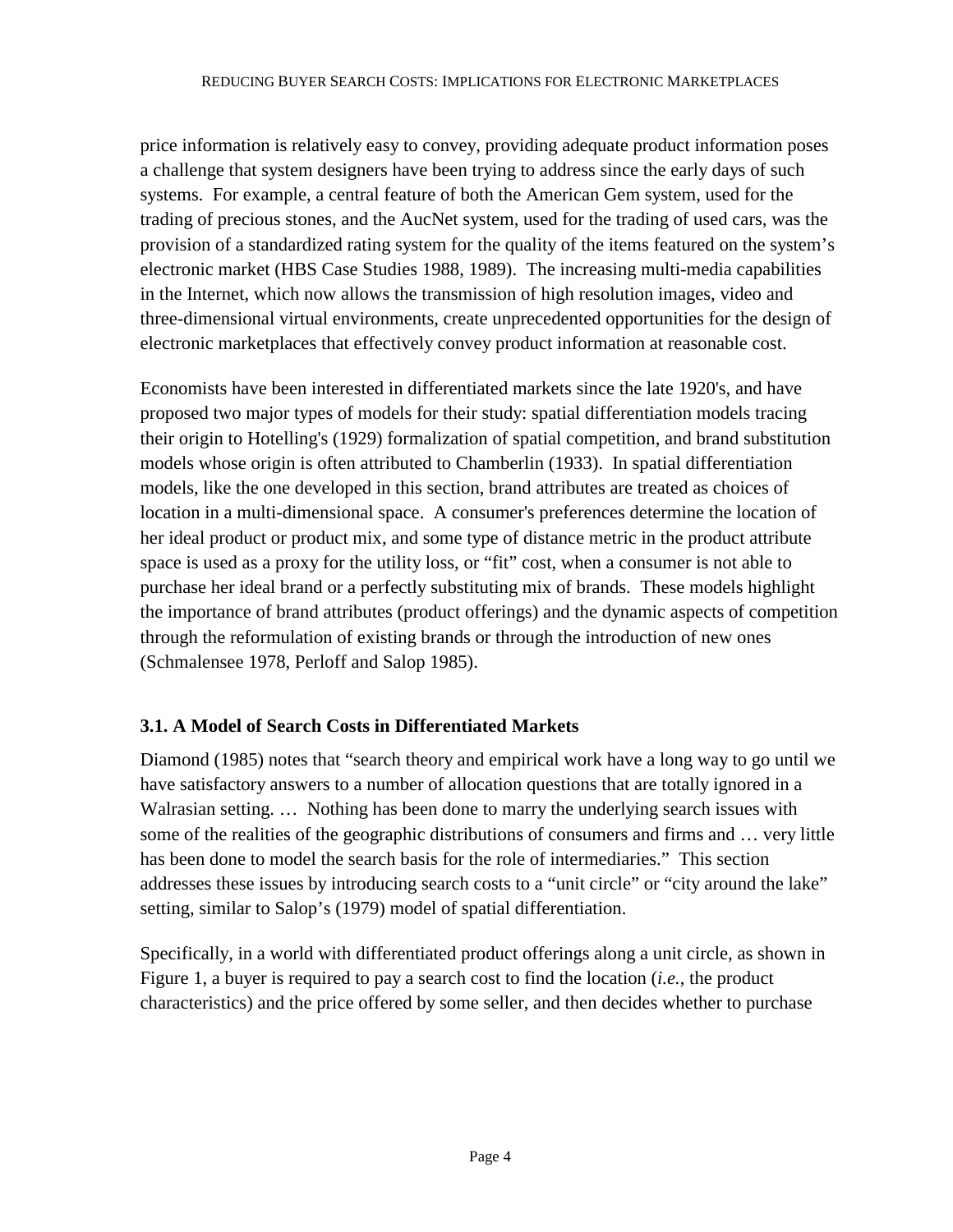

**Figure 1:** A model with product differentiation

one of the products already identified or to keep searching.4 The distance between a buyer's ideal product and the location of an actual product offering imposes on the buyer a "fit" cost, which represents the loss of utility from obtaining a less than ideal product. We find that in this type of setting, an electronic marketplace providing buyers with low-cost product and price information can generate substantial allocational efficiencies by enabling these buyers to locate sellers that better match their needs.5

## *Model 1*

 $\overline{a}$ 

Consider a market with *n* buyers and *m* sellers for a good that is spatially differentiated along a single dimension, represented by a unit circle. Buyer tastes are heterogeneous and uniformly distributed along this unit circle, and seller offerings are differentiated along the same dimension. If buyers purchase a good that does not perfectly match their taste, they incur a "fit" cost *t* per unit of distance between their location on the circle and the location of the seller offering they purchase; this cost represents their utility loss for acquiring a good different from their ideal one. All buyers have identical unit demand in each period, subject to a reservation utility *r*. They are risk neutral, and they will enter the market if they expect the total cost of their purchase to be less than or equal to *r*. Sellers are risk neutral as well,

<sup>&</sup>lt;sup>4</sup> The choice of a unit circle setting simplifies the analysis but does not substantially affect the resulting equilibria; similar results will be obtained in linear models like Hotelling's.

<sup>&</sup>lt;sup>5</sup> It should be noted that this analysis is entirely different from interpreting the transportation cost in Salop's (1979) and other similar models as a "search" cost, like the cost of visiting a seller known to carry a desirable product. Such an interpretation would force the "search" cost to be the only differentiating characteristic of different products, reducing the setting to a commodity market with search costs. The model developed in this section allows products to be differentiated independently from the cost of obtaining information about their characteristics, which is essential in studying the role of an electronic marketplace in a differentiated market.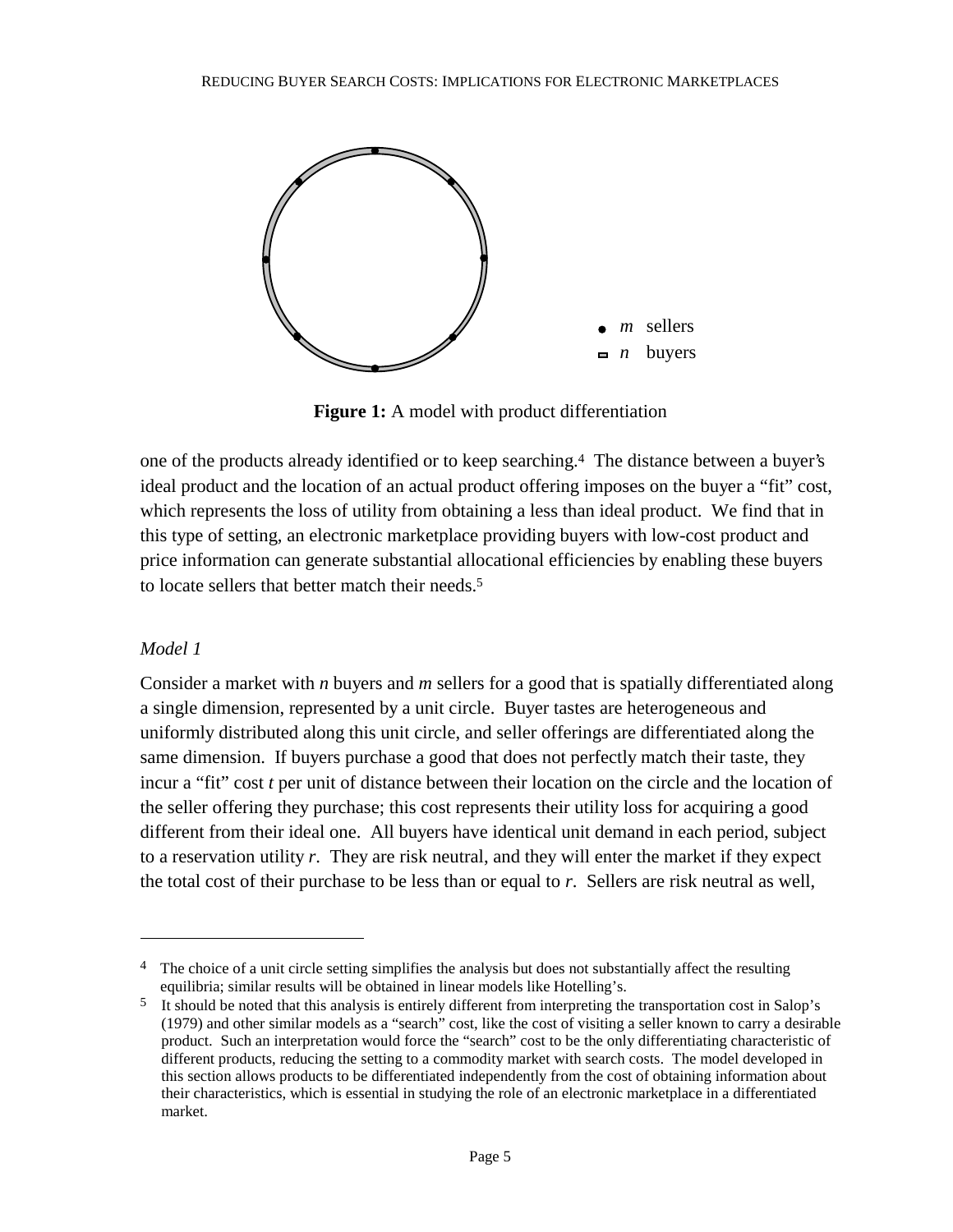and they each supply a single good for which they face a constant marginal cost (assumed for convenience to be zero).

Sellers move first by deciding where to locate their product offerings and how to set their prices. All sellers seem *ex ante* identical to buyers, as buyers have no prior knowledge of the location along the unit circle or the price of seller offerings.<sup>6</sup> Each buyer can learn the price and location of the product offering of an additional seller (up to the *m*-th seller) by paying a constant search cost *c*. At this point the buyer must decide whether to purchase from one of the sellers whose product/price characteristics have been discovered, or to "invest" in information about an additional seller by incurring the corresponding search cost *c*. This defines the buyers' strategy space. To simplify the analysis, we assume that buyers sample the sellers *with replacement*, which means that buyer priors do not change after each additional inquiry.7 The number of sellers *m* is common knowledge, resulting in buyer priors that there is a seller with probability *m.dx* along any differential segment of the unit circle with length *dx*; let *f* denote the buyers' prior distribution for seller prices. Finally, sellers cannot observe the location of visiting buyers, and thus cannot price discriminate.

In this setting, we explore the existence of Perfect Bayesian Equilibria, i.e., perfect equilibria that satisfy the rational expectations constraint that  $f$  is the actual distribution of seller prices.<sup>8</sup> Analyzing a single period setting also means that we ignore the effects of reputation. Although this may be unduly restrictive in certain economic relationships characterized by repeated interactions between the same agents, it is typical for models in search theory<sup>9</sup> because it simplifies the analysis by restricting attention to equilibria in the one-period stage

 $\overline{a}$ 

<sup>6</sup> This assumption implies that as the number of sellers increases, it becomes commensurately less likely to land on any specific seller, which may not hold if buyers can "direct" their search toward (or away from) certain product characteristics. The implication seems in line, however, with the experience of trying to locate sellers on the Internet, where search engines like Alta-Vista return long lists of potentially relevant sites.

 $7$  This assumption does not significantly affect buyer behavior as long as the number of inquiries at equilibrium is much smaller than *m*. It also does not affect seller behavior as sellers cannot adjust their price and product offering in response to buyer search histories. In the case where buyers adjust their priors after each inquiry, the qualitative nature of the results does not change, and our model marginally underestimates buyer welfare in the resulting equilibrium (also see footnote 14).

<sup>&</sup>lt;sup>8</sup> This setting could be thought of as the stage game for a repeated game. Since there is no state variable to affect play in subsequent periods, the equilibria derived for the one-period game trivially extend to Markov perfect equilibria for the multi-period game, *i.e.*, equilibria that depend only on particular states of the market and not on past history.

<sup>&</sup>lt;sup>9</sup> Diamond (1985) notes that "all the models [reviewed] omit or severely limit ... price reputations. This is a major hole in the existing literature. Significant progress in this area will probably have to await the discrimination of cases in which optimal strategies are … stationary, from those in which optimal strategies involve building up a reputation which is then run down." While studying the role of reputation in noncooperative situations is a very complex undertaking (e.g., see Fudenberg 1991) and would distract from the thrust of this article, reputation issues as they relate to market participants and intermediaries are clearly important and present an interesting area for future research.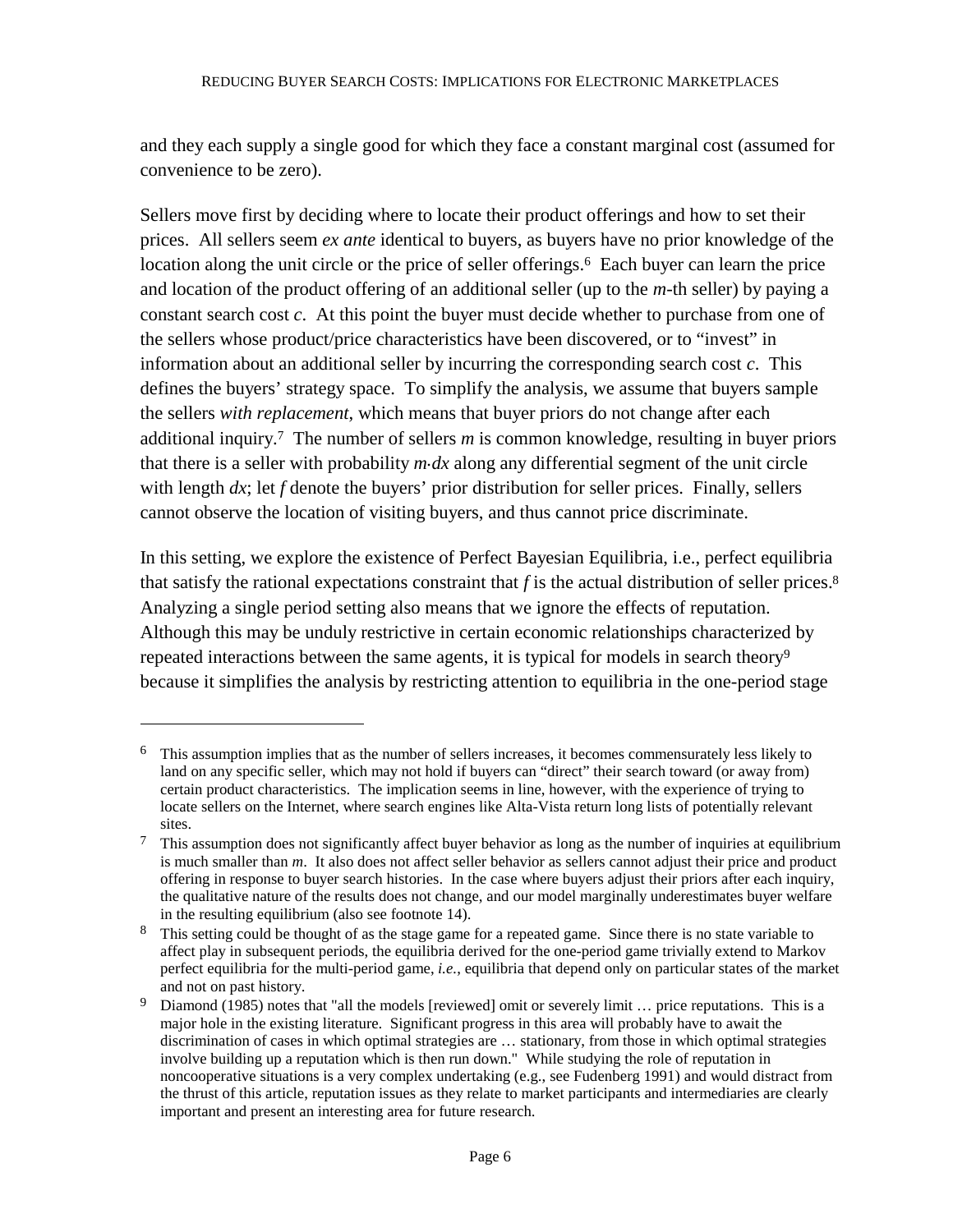game. The assumptions of constant search costs and inelastic buyer demand are not crucial, and the analysis still holds for increasing marginal cost of search and for elastic but identical buyer demand functions.

If the cost of search is zero, this setting is similar to the one analyzed by Salop (1979), and, as shown there, the unique equilibrium requires all sellers to charge a price  $p^* = t/2m$ . In the presence of search costs, however, the equilibrium dynamics change. Interestingly, for a large enough number of sellers, *m*, the equilibrium price does not depend on *m*, while it depends on both the degree of differentiation *t* and the search cost *c*.

## *Equilibria*

 $\overline{a}$ 

A buyer with prior *f* for the distribution of seller prices, and who has already located a most desirable offering at price *S* and distance *D* along the unit circle, which we denote with the pair (*S*, *D*), will only buy from sellers in the interval [*–D–S*/*t*, *D*+*S*/*t* ] relative to that buyer's location.10 If a seller in that interval located at distance *x* offers price *p*, the buyer faces a price of  $p+xt$  (adjusted for "fit"), and will be willing to purchase if  $p+xt < S+Dt$ . Thus, a buyer's expected gain from searching for one more seller is given by

$$
g(S, D) = 2 \int_{x=0}^{D+S/t} \int_{p=0}^{S+Dt-xt} (S+Dt - xt - p) f(p) dp dx
$$
, which can be written as  

$$
g(S, D) = 2 \int_{x=0}^{D+S/t} \int_{p=0}^{S+Dt-xt} F(p) dp dx
$$
(1)<sup>11</sup>

As *g*(*S*,*D*) is strictly increasing in *S*+*Dt*, at any Perfect Bayesian Equilibrium buyers will keep searching if and only if *g*(*S*,*D*)>*c*, *i.e.*, they will set a reservation price *R*=*R*(*c*,*t*,*f*) for *S*+*Dt*, and keep searching if *S*+*Dt*>*R*. This reservation price is identical for all buyers by symmetry, and its value does not change as searches do not change buyers' priors.

Since buyers adopt reservation price strategies, any seller that raises its price will price out marginal buyers increasingly closer to that seller's location on the circle. As a result, each seller faces a downward sloping demand curve and a strictly decreasing marginal revenue curve, which results in a unique price  $p^*$  for that seller that maximizes its expected profits. Consequently sellers will only adopt pure strategies at equilibrium: any mixed strategy that requires a seller to charge a price  $p \neq p^*$  with positive probability is dominated, since the

$$
\int_0^R (R-p)f(p)dp = \int_0^R (R-p)\frac{dF(p)}{dp}dp = \int_{p=0}^{p=R} (R-p)dF(p) = [(R-p)F(p)]_{p=0}^{p=R} + \int_0^R F(p)dp = \int_0^R F(p)dp.
$$

<sup>&</sup>lt;sup>10</sup> This is because a seller outside that interval could not attract the buyer even with a price of zero.

<sup>&</sup>lt;sup>11</sup> The result for the inner integral is derived as follows, with  $R=S+Dt-xt$  and using integration by parts: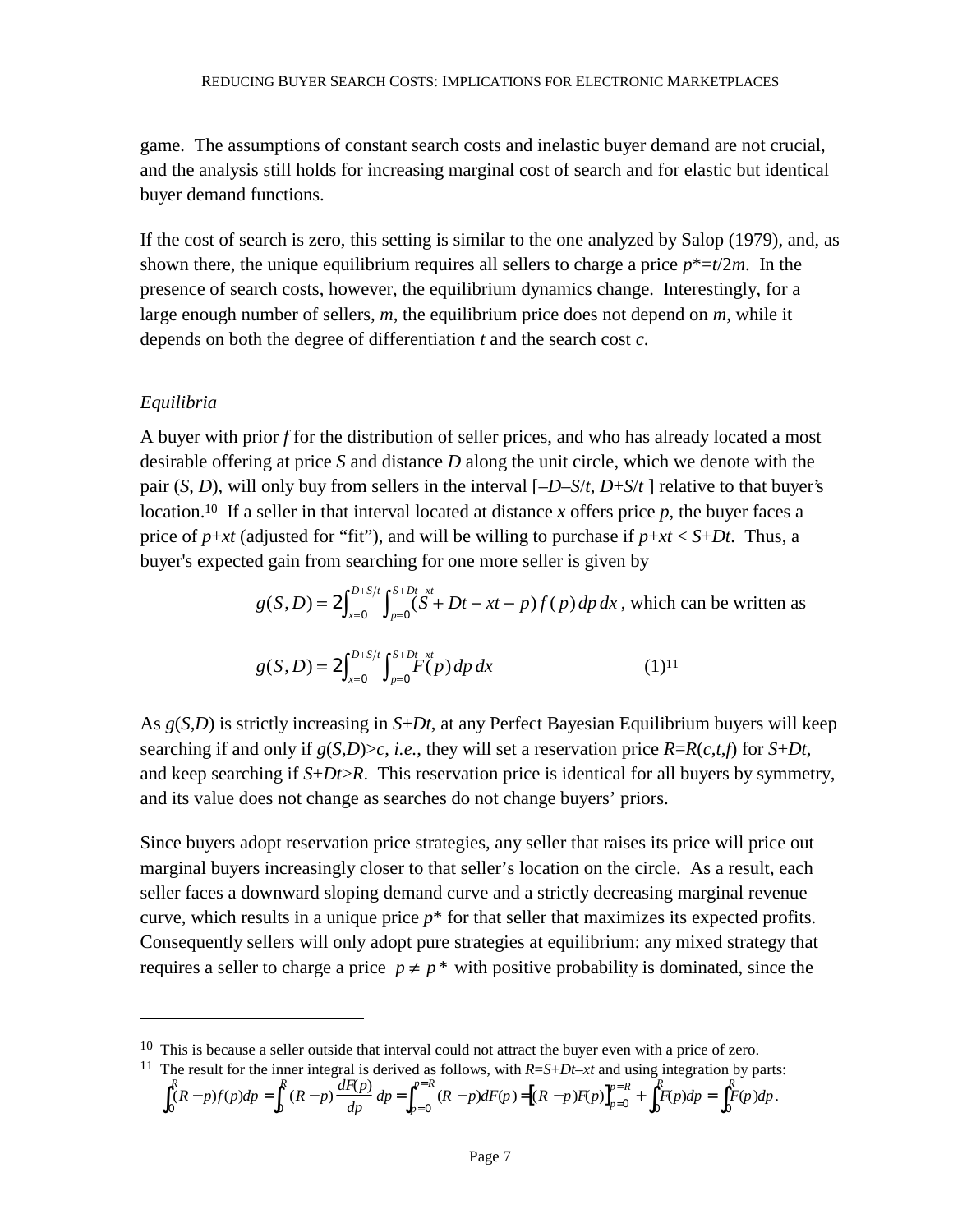seller could increase its profits by discontinuing price *p* and correspondingly increasing the probability of charging *p*\*.12 Furthermore, seller prices will be symmetric: the principle of maximum differentiation applies as in Salop (1979), requiring all sellers to position themselves symmetrically around the unit circle and charge an identical price *p*\*.13

To determine the price charged, consider such an equilibrium with  $p = p^*$  for all sellers, *i.e.*, *F*(*p*)=0 for *p*<*p*<sup>\*</sup> and *F*(*p*)=1 for *p*≥*p*<sup>\*</sup>. Then Equation (1) implies that  $g(S,D) = 2\int_{x=0}^{D+S/t} (S+Dt-p^*-xt)dx$ or  $p \le p^*$  and  $F(p)=1$  for  $p \ge p^*$ . Then Equation (1) implies that<br> $2 \int_{x=0}^{D+S/t} (S+Dt-p^* - xt) dx$ , where the integrand cannot assume negative values, *i.e.*,  $x \le D+(S-p^*)/t$ . Thus  $g(S,D)=2$   $\int_{S}^{t} (S+Dt-p^*-xt)dx$  $\int_{x=0}^{t} (S+Dt-p^* - xt)dx = \frac{1}{t}(S+Dt-p^*)$  $D + \frac{S-p}{P}$  $f(S,D) = 2 \int_0^{+t} (S + Dt - p^* - xt) dx = -(S + Dt - p^*)$ \*  $= 2\int_{x=0}^{t} (S+Dt-p^*-xt)dx = \frac{1}{t}(S+Dt 2\int_{x=0}^{D+\frac{S-p^*}{t}} (S+Dt-p^*-xt)dx = \frac{1}{t}(S+Dt-p^*)^2$  and solving  $g(S, D) = c$  gives  $-(S + Dt - p^*)^2$ *t*  $(S + Dt - p^*)^2 = c$ , *i.e.*,  $\therefore$   $S + Dt = p^* + \sqrt{ct}$  (2).

According to equation (2) each seller receives sales from an interval  $\left[-\sqrt{c/t}, \sqrt{c/t}\right]$  around that seller's position. That interval is of length  $2\sqrt{c/t}$ , and we refer to it as that seller's territory. Similarly, each buyer is willing to buy from sellers in an interval  $\left[-\sqrt{c/t}, \sqrt{c/t}\right]$ around that buyer's position, which we refer to as that buyer's neighborhood.14 If seller territories and buyer neighborhoods are of length *l*, then a given seller gets the business of those of the *ln* buyers in its territory who visit that seller before they visit any of the other *lm* sellers in their neighborhood, and thus on expectation sells to *n/m* buyers.

 $\overline{a}$ 

equation (2) becomes  $\frac{m-1}{1}$ *m* − *k* 1  $\int_{t}^{2} (S + Dt + p^*) = c$ , leading to decreasing reservation prices

<sup>&</sup>lt;sup>12</sup> Sellers would never resort to mixed strategies in order to affect buyers' reservation prices, either; higher variance in seller prices can only *lower* buyers' reservation price.

<sup>&</sup>lt;sup>13</sup> If sellers cannot observe other seller offerings before choosing their spatial location, they will still be uniformly distributed on expectation. If they can observe other seller offerings after choosing their location but before choosing their price, the resulting equilibrium will not be symmetric, with higher prices in thinly populated (less competitive) areas on the circle. However, the impact of search costs remains qualitatively similar to our analysis and the two models converge as the number of sellers increases.

<sup>&</sup>lt;sup>14</sup> In the case of search without replacement, buyers will adjust their priors after each inquiry, increasing the probability that a desirable seller offering will be discovered in the next search, given that a number of unacceptable ones have been located so far. Specifically, on the *k*-th search the equilibrium condition in

 $R_k = p^* + \sqrt{\frac{m-k}{m-1}} ct$ , and correspondingly shrinking buyer neighborhoods. The impact of changes in search

costs on the equilibrium outcomes will be qualitatively similar, and if *m* is large enough so that  $(m-1)/(m-k)$  stays close enough to 1, the models will converge.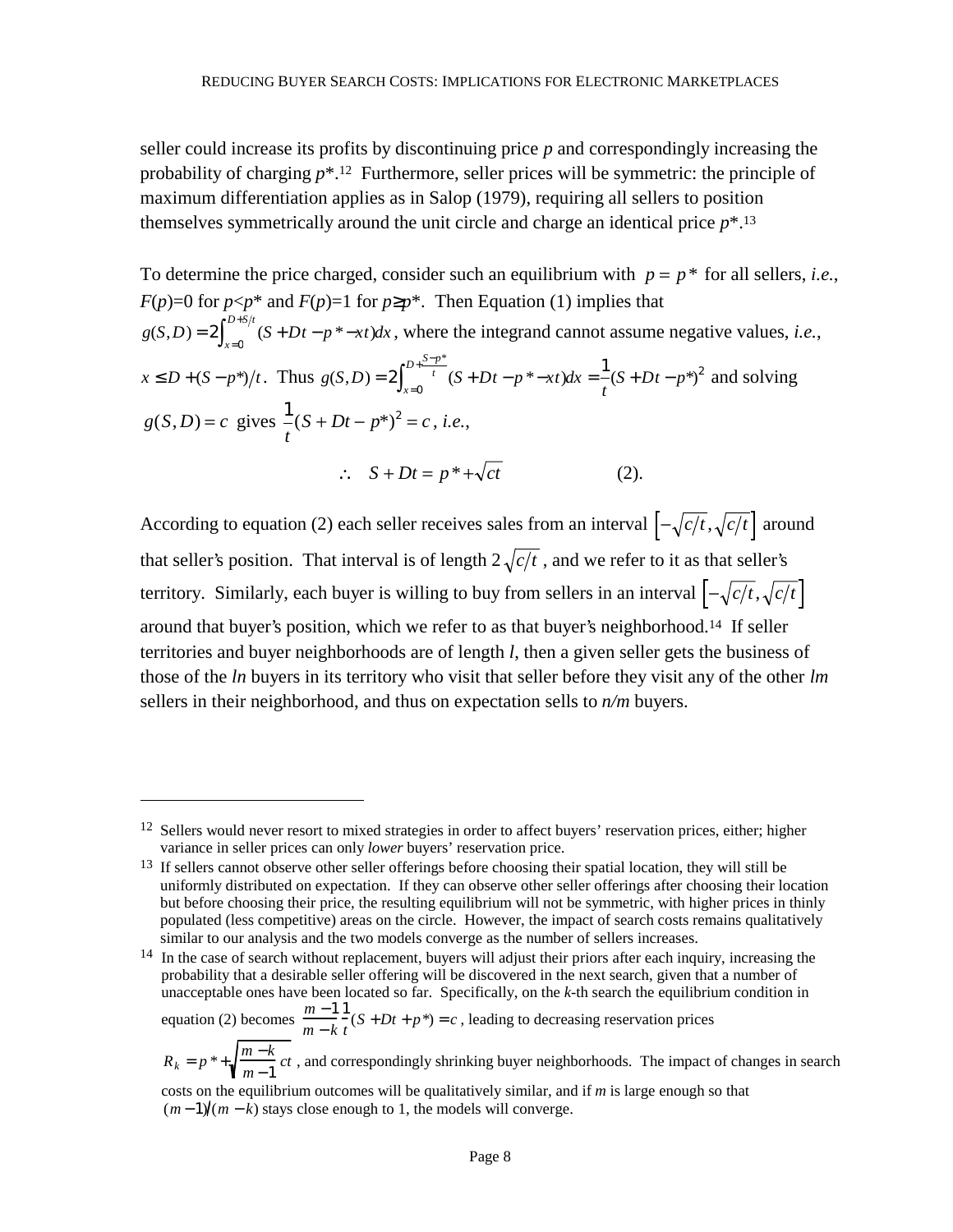At equilibrium, any seller *i* is maximizing profits taking other sellers' price as given, and thus has no incentive to deviate unilaterally by charging a different price, *i.e.*,

$$
\frac{d}{dp_i}\bigg[p_iQ_i(p_i,p_{j\neq i}^*)\bigg]_{p_i=p^*}=0
$$

where  $Q_i(p_i, p_{j \neq i}^*)$  denotes the sales of seller *i* when the price charged by *i* is  $p_i$  while every other seller  $j \neq i$  charges price  $p^*$ . Thus

$$
Q_i(p_i^*, p_{j\neq i}^*) + p^* \frac{d}{dp_i} \left[ Q_i(p_i, p_{j\neq i}^*) \right]_{p_i = p^*} = 0 \quad (3).
$$

A deviation by seller *i* of  $dp_i = -\delta$ , *i.e.*, charging a discount price of  $p^*-\delta$ , results in an increase of  $2\delta t$  in *i*'s territory, and new sales of

$$
\frac{2\sqrt{\frac{c}{t}}+2\frac{\delta}{t}}{2\sqrt{\frac{c}{t}}}m = \left(1+\frac{\delta/t}{\sqrt{c/t}}\right)m.
$$

Thus:

$$
dQ_i(p_i^*, p_{j\neq i}^*) = \frac{\delta/t}{\sqrt{c/t}} \frac{n}{m} = -\frac{dp_i/t}{\sqrt{c/t}} \frac{n}{m}
$$
  
 
$$
\therefore \frac{d}{dp_i} \left[ Q_i(p_i^*, p_{j\neq i}^*) \right] = -\frac{1}{\sqrt{ct}} \frac{n}{m}
$$
 (4).

Since  $Q_i(p_i^*, p_{j \neq i}^*) = n/m$ , it follows from equations (3) and (4) that:

$$
\frac{n}{m} - p * \frac{1}{\sqrt{ct}} \frac{n}{m} = 0
$$
  

$$
\therefore p^* = \sqrt{ct}
$$
 (5).

Thus at the unique symmetric equilibrium each seller charges price  $p^* = \sqrt{ct}$  and buyers' reservation price is  $R = p^* + \sqrt{ct} = 2\sqrt{ct}$ . Each buyer searches until a seller within distance  $\sqrt{c/t}$  is located, *i.e.*, their neighborhood is of length  $2\sqrt{c/t}$ . Each search is a Bernoulli trial with success probability  $2\sqrt{c/t}$ , and an acceptable seller will be located after  $\frac{1}{2}$ 2 1  $en$  distance<br>ernoulli trial<br> $(c/t)^{-\frac{1}{2}}$  trials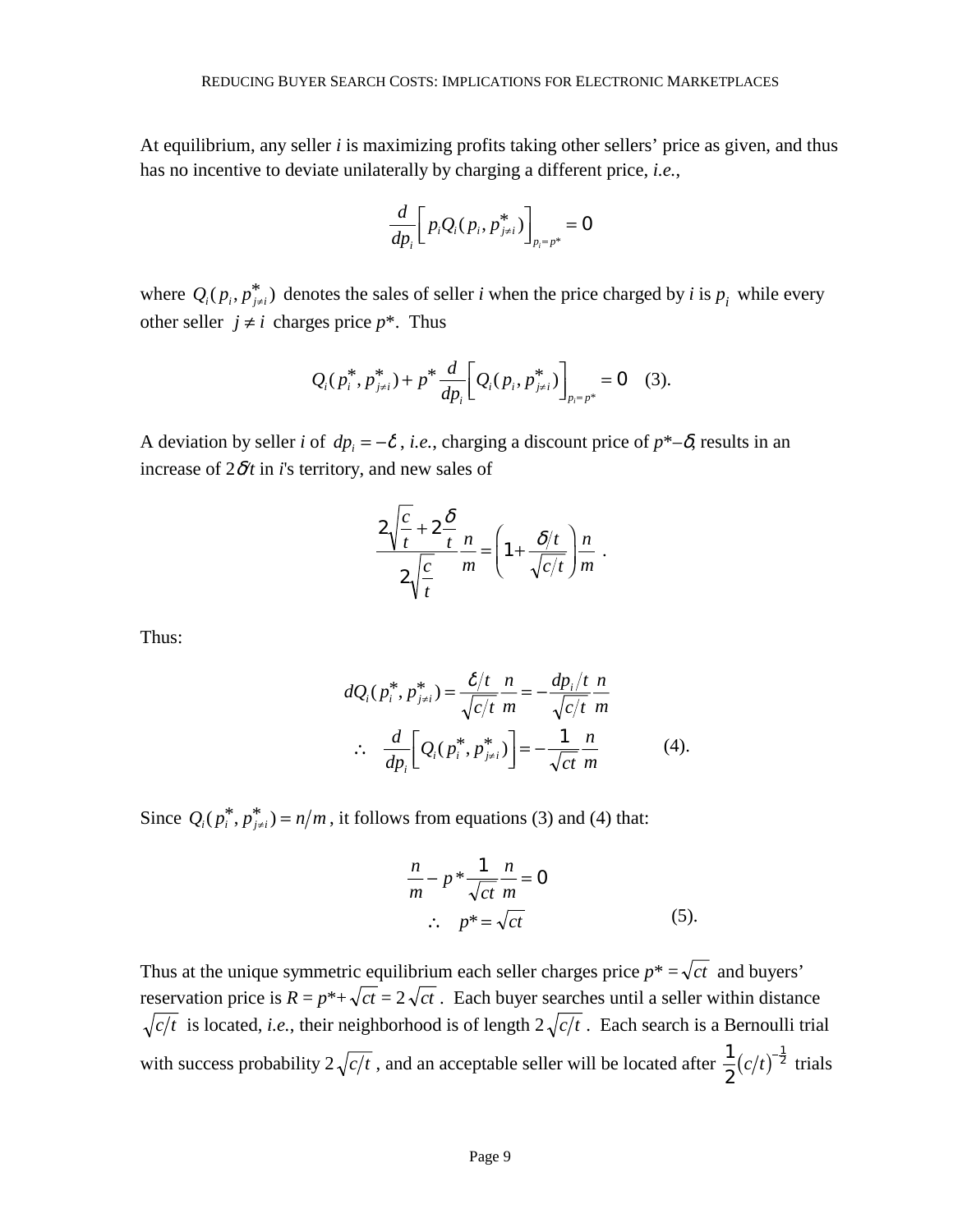on the average, incurring expected search costs of  $\frac{1}{2}$ 2 1 2 1  $c(c/t)^{-\frac{1}{2}} = \frac{1}{2}\sqrt{ct}$ . The best seller located will be on the average at a distance of  $\frac{1}{2} \sqrt{c/t}$ , resulting in an expected fit cost of  $\frac{1}{2} t \sqrt{c/t}$  $\frac{1}{2}$   $\sqrt{ct}$ . Given that the buyer pays a price of  $\sqrt{ct}$ , the buyer's expected utility is  $r - 2\sqrt{ct}$ .

If the number of sellers is large, in the absence of search costs each buyer will be matched to its ideal seller and the Bertrand-like equilibrium is characterized by zero seller profits and correspondingly low allocational inefficiencies ("fit" costs). When search costs are introduced, each buyer incurs a loss of  $\sqrt{ct}$  because of search costs and the disutility of purchasing a less-than-ideal product offering (the "fit" cost), resulting in a total inefficiency of  $n \sqrt{ct}$ .

# **3.2. Electronic Marketplaces Can Prevent Market Failure**

The above discussion assumes that  $r \geq 2\sqrt{ct}$ , i.e., buyers' reservation utility is high enough so that no buyers are priced out of the market. If  $2\sqrt{ct} > r \ge \sqrt{ct}$ , then sellers find that their sales (and profits) disappear when they charge a price above  $r - \sqrt{ct}$ , and the unique equilibrium requires sellers to charge price  $p^* = r - \sqrt{ct}$ . Finally if  $r < \sqrt{ct}$ , buyers will stay out of the market even if they are offered a zero price; they would find it too costly on expectation to locate an acceptable seller, even though for a large enough number of sellers such a seller is guaranteed to exist. Thus, *high search costs can lead to a market breakdown.* This result illustrates the importance of search costs and the difference of our setting from similar settings with free information; in Salop's (1979) model, for example, sellers will always service their local markets, even if some consumers are priced out because of high transportation costs. Figure 2 shows the impact of increasing search costs on seller prices. By reducing search costs, electronic marketplaces can prevent this type of market breakdown. Similarly, they may enable the creation of new markets that were not previously possible because of high search costs.

The result of market breakdown holds for markets with few sellers as well, where model 1's assumption of sampling with replacement could be unrealistic. To illustrate this, consider a setting similar to model 1, with a large number *n* of buyers but with only two sellers, located at diametrically opposed positions (see Figure 3). If buyers sample *without* replacement, they can anticipate the result of their second search, since they can deduce the prices and product offerings of both sellers from their knowledge of the corresponding probability distributions. Assuming no collusion between the sellers and that no buyers are priced out of the market, all buyers would search at least once. If the search produces a product offering at a distance *x*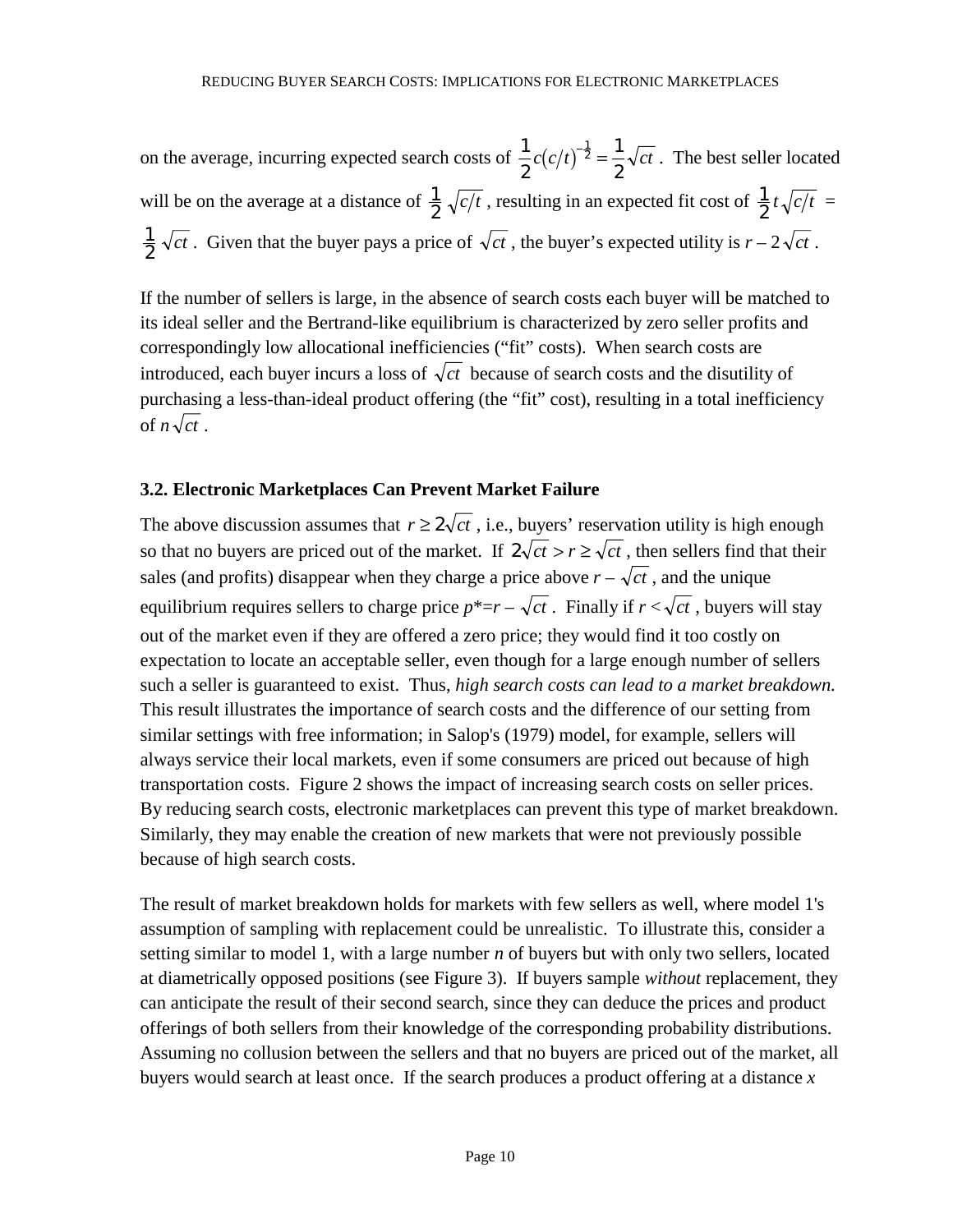

**Figure 2:** The impact of increasing buyer search costs

higher than  $\frac{1}{4}$ 4 2  $+\frac{c}{2}$ *t* , buyers will search once again to locate a product at a distance  $\frac{1}{2} - x$ , which is less than  $\frac{1}{4} - \frac{c}{2t}$ , and thus is worth the additional search cost *c*. Buyers at a distance less than  $\frac{1}{4} - \frac{c}{2t}$  from their nearest seller will search either once or twice (until they locate their nearest seller), with an expected search cost of 1.5*c*. The remaining buyers will search only once, at a cost *c*. At equilibrium each seller sells to  $n/2$  buyers, and discounting by  $\delta$ increases individual sales by  $2n\delta t$ ; the equilibrium price  $p^*$  must therefore satisfy  $\frac{n}{2}\delta = (p^*-\delta)\frac{2n}{2}$ 2  $t$  t  $\delta = (p^* - \delta) \frac{2n\delta}{n}$  in the limit as  $\delta \to 0$ , and thus  $p^* = t/4$ .

If the sellers charge a price  $p$ , a buyer's expected utility (inclusive of search and fit costs) by entering the market is  $r - p - c - 2 \int_{x=0}^{4} \int_{x=0}^{2t} x t \, dx - 2 \int_{x=0}^{4} \int_{x=0}^{2t} (xt + c) dx$ *c t x c*  $-p-c-2\int_{x=0}^{\frac{1}{4}+\frac{y}{2t}} x t \, dx - 2\int_{x=0}^{\frac{1}{4}-\frac{y}{2t}} (xt +$ = −  $2\int_{x=0}^{\frac{1}{4}+\frac{c}{2t}} x t \, dx - 2\int_{0}^{\frac{1}{4}} x^{2} t^{2} dx$ 1 4 2 0 1  $4^{4}$ <sup>2t</sup> (xt + c)dx. The first three terms take account of the buyer's reservation price, price paid and cost of the first search; the first integration accounts for the expected cost of fit if the buyer purchases from the first seller discovered, and the second integration accounts for the expected cost of fit if a second search is necessary, including the additional search cost. Calculating the above expression gives us an expected utility of  $r - p - \frac{3c}{2} - \frac{t}{s} + \frac{c}{2}$ *t*  $-p - \frac{3c}{2} - \frac{t}{2} +$ 2 82 2 (provided that  $c < \frac{t}{2}$ ). If  $c > \frac{t}{2}$ , then buyers will search only once, incurring an expected fit cost of  $\frac{t}{t}$ 4 : the second search would be too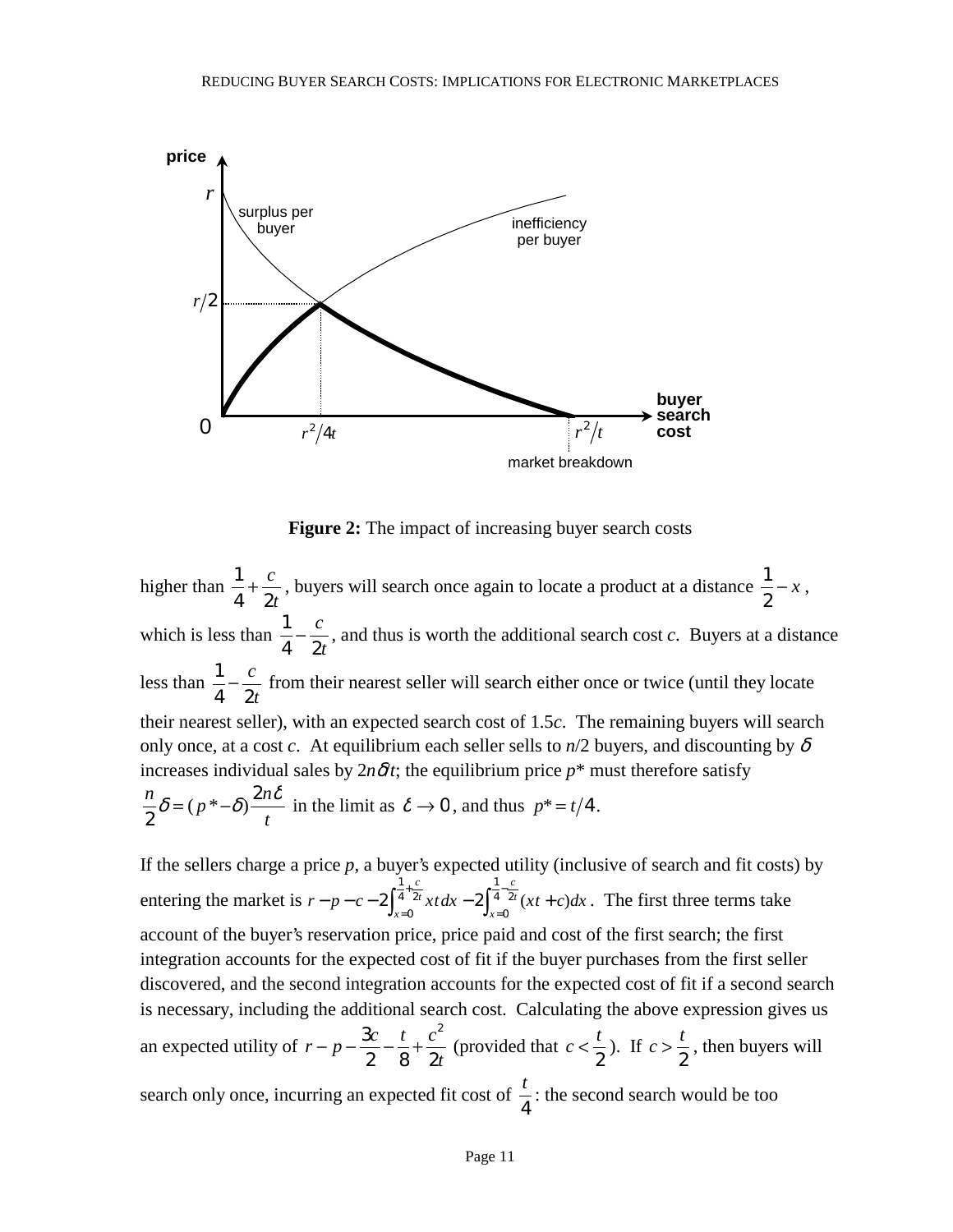

**Figure 3:** A differentiated market with two sellers

expensive even if it would produce a seller with perfect fit. It follows that buyers will participate in the market if

$$
p \le r - \frac{3c}{2} - \frac{t}{8} + \frac{c^2}{2t} \quad \text{if } c \le \frac{t}{2}
$$
  

$$
p \le r - c - \frac{t}{4} \quad \text{if } c > \frac{t}{2}
$$
 (6)

It can be seen from Equation (6) that even in a market with only two sellers where buyers search without replacement, large search costs will cause a market breakdown. This is the case even if buyers with preferences close to the seller offerings could have been profitably serviced net of search costs.

This propensity of differentiated markets to break down when search costs are high opens the possibility that electronic marketplaces will enable "missing" markets, thereby creating substantial social surplus. For example, unemployment might be partially explained as a market failure caused by the cost of obtaining information about available "product offerings" (job opportunities) offered by "sellers" (potential employers). At any given time, certain workers are in the process of searching for an appropriate job. Other workers face high search costs relative to their reservation price, and thus stay out of the job market because their participation is unprofitable on expectation. Finally, other workers may be misinformed about the available job opportunities, having unrealistic expectations and setting a high threshold for their search, corresponding to a small "neighborhood" in model 1). Such misinformed workers will take too long to find jobs, and will thus increase the observed level of unemployment.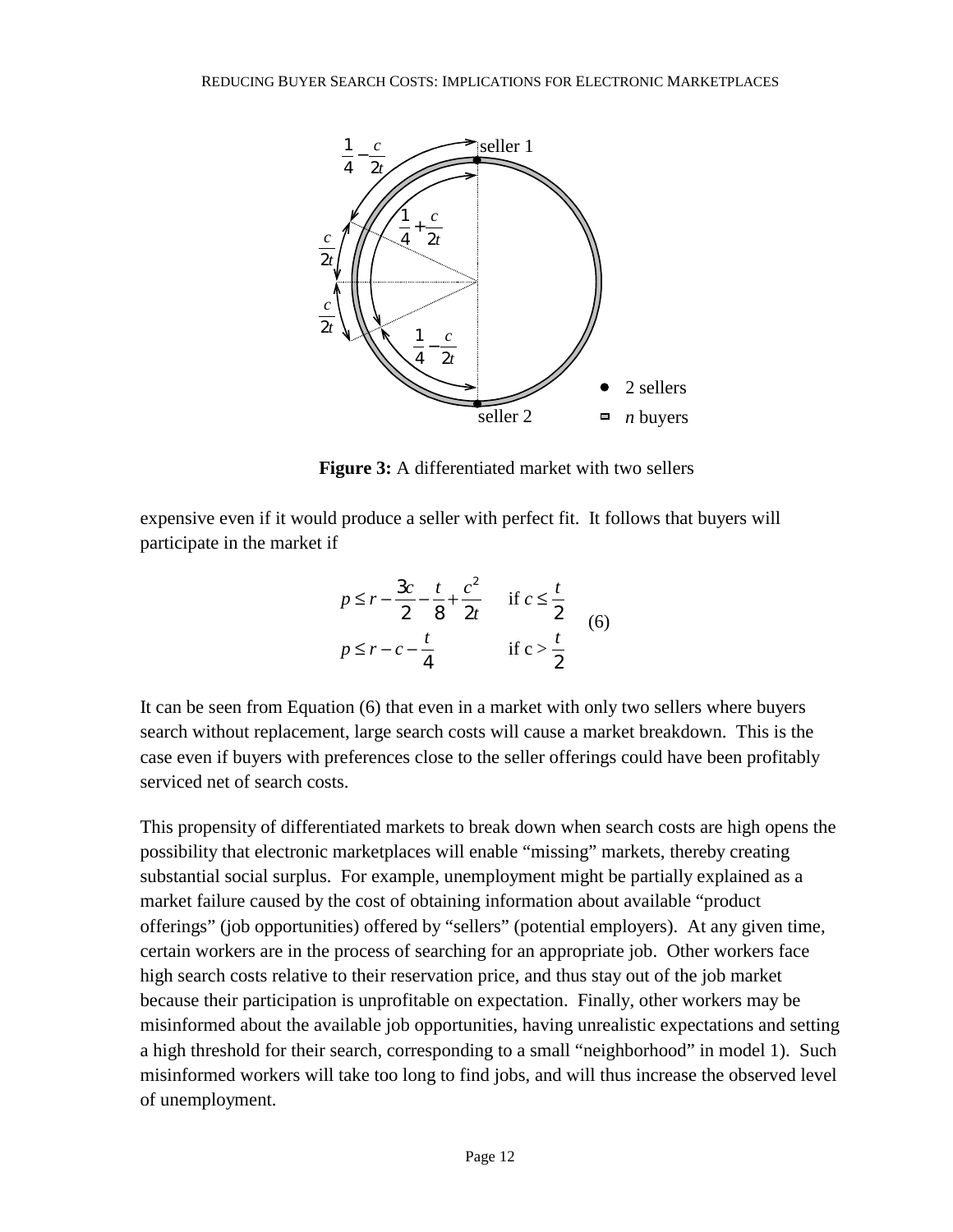An electronic marketplace matching skills with positions could reduce the above three components of unemployment, by reducing the cost faced by workers exploring job openings (including the time of each search). It could also result in a more efficient matching of worker skills to job openings. Indeed, as the Internet reduces the cost of setting up electronic marketplaces in the job market, electronic job listings have grown from only about 15,000 in 1994 to half a million in mid-1996 (Markels 1996), with at least 10 major on-line job banks emerging. There is anecdotal evidence that by reducing search costs, these systems both decrease the time spent searching and allow job seekers to find jobs they would not have searched for otherwise.<sup>15</sup> A reduction in unemployment even by a small fraction as a result of electronic marketplaces in the labor markets could offer large economic benefits.

# **3.3. Electronic Marketplaces Benefit Buyers**

 $\overline{a}$ 

Model 1 shows how buyer search costs allow sellers offering differentiated products to heterogeneous buyers to extract monopolistic rents. This analysis provides formal support for the proposition that electronic marketplaces promote price competition and reduce the market power of sellers, as has been argued by several authors (e.g., Bakos 1991, Clemons 1991, Malone *et al*. 1987). As electronic marketplaces reduce the search costs of buyers to obtain price and product information, they result in decreased price premiums and seller profit margins.

The optimal strategy for a buyer in a market with search costs is to determine a "price and fit" threshold, and keep searching until a satisfactory product is located. Customers with access to electronic marketplaces, and thus facing lower search costs, become more demanding and are willing to make fewer compromises concerning their ideal product. If the cost of search is low enough, buyers look at all product offerings and purchase the one best serving their needs, resulting in a socially optimal allocation. Buyers are made better off from such a system in three ways: first, they enjoy lower prices because of the increased competition among sellers; second, and equally important, they enjoy allocational efficiencies from being better informed about the available products, thus making better purchasing decisions; finally, they incur lower total search costs, even though they increase their number of inquiries. While lower prices come at the expense of seller profits, better allocation and reduced search costs increase the net social surplus. High search costs, on the other hand, not only lead to efficiency losses, but may cause a market to break down, or may prevent it to arise in the first place.

<sup>15</sup> For example, according to a testimonial in (Markels 1996), "The Internet absolutely decreased the time I spent on unemployment. ... Suddenly I had access to jobs all over the country, ... I would never have gotten out of California without it."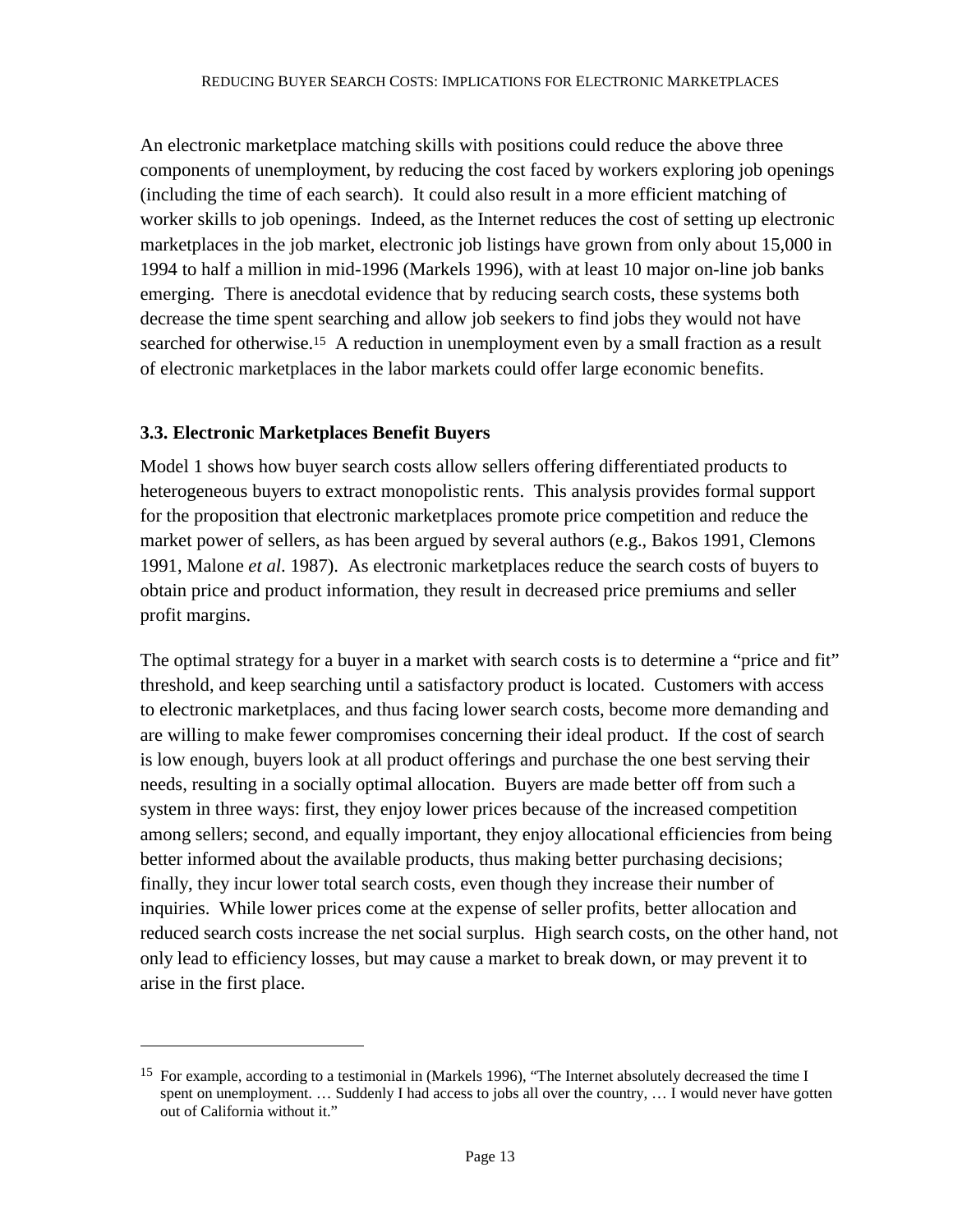## **4. Investment Incentives for Electronic Marketplaces**

We now turn to the incentives of buyers, sellers, and independent intermediaries to invest in electronic marketplaces. These incentives are important, as developing electronic marketplaces requires substantial investments. The analysis in Section 3 demonstrates that the impacts of these systems on buyers and sellers are substantially different. Consequently, buyers, sellers and independent intermediaries face different incentives to invest in the required technology.

## *Model 2*

In the setting of model 1 with *n* buyers and *m* sellers, assume that investment *x* in the development of an electronic marketplace will result in search cost  $c = c(x)$  for acquiring price and product information. We can assume that *dc dx* < 0 since higher investment should result in lower search costs, and that  $\frac{d^2c}{dx^2}$ *dx* 2  $\frac{c}{2}$  > 0 since there must be diminishing returns to investment as *c* cannot be negative.

## *Socially optimal level of investment*

According to the analysis in Section 3.1, at equilibrium each buyer incurs on expectation a search cost of  $\frac{1}{2} \sqrt{c(x)t}$  and a utility loss of  $\frac{1}{2} \sqrt{c(x)t}$  from imperfect fit of the purchased product offering, for a total inefficiency of  $n\sqrt{c(x)t}$ . A social planner maximizing the total social surplus would choose investment  $x^*$  that minimizes  $x + n\sqrt{c(x)t}$ , solving *d dx*  $[n\sqrt{c(x)t} + x] = 0$ . Consequently the optimal social investment  $x^*$  is obtained by solving *dc x dx*  $c(x)$  $n \sqrt{t}$  $\frac{(x)}{x} = -\frac{2\sqrt{c(x)}}{\sqrt{c}}$ . For example, if  $c(x)$ *x*  $f(x) = \frac{1}{x^2}$ , then  $x^*$  is given by solving  $-\frac{2}{x^3} = -\frac{2}{nx\sqrt{t}}$ ,

and thus  $x^* = \sqrt{n} \sqrt[4]{t}$ . Under our convexity assumptions, as the number of buyers in the market increases, and as product differentiation increases, the socially optimal level of investment in technology that reduces search costs, such as electronic marketplaces, increases as well.

## *Seller incentives to invest*

If sellers as a group were to invest in an electronic marketplace that reduces the search cost of their *n* buyers, they can be expected to capture a certain proportion  $\alpha$  ( $0 \le \alpha \le 1$ ) of the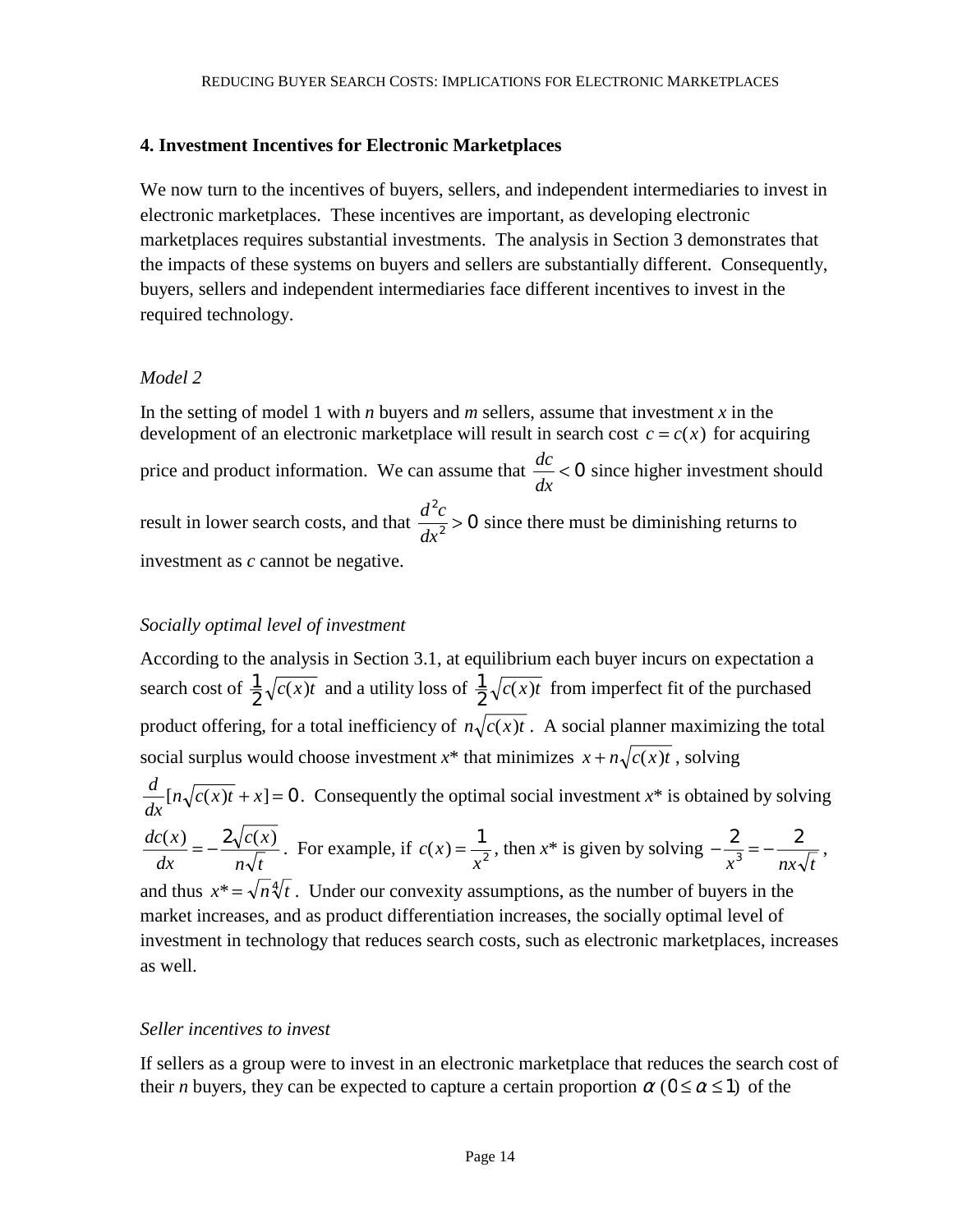buyers' efficiency gains<sup>16</sup>. For instance, this could happen by charging buyers a one-time fee for using the system. Airline reservation systems, for example, typically assess a fee for each ticket issued that depends on the number of flight segments but not on the number of searches performed. According to Equation (5), as long as  $r \geq 2\sqrt{c(x)t}$ , the sellers realize a profit of  $\sqrt{c(x)t}$  from each buyer. Thus the sellers will want to minimize  $x + 2\alpha n \sqrt{c(x)t} - n \sqrt{c(x)t}$ , i.e., they will choose *x* to minimize  $x + (2\alpha - 1)n\sqrt{c(x)t}$ , which they can achieve by solving *dc x dx c x*  $n \sqrt{t}$  $\frac{(x)}{dx} = -\frac{2\sqrt{c(x)}}{(2\alpha-1)n}$  $2\alpha - 1$ . It can be seen that sellers will not invest at the socially optimal level unless they can completely capture the buyers' surplus  $(\alpha = 1)$ . If  $\alpha < 1$  and our convexity assumptions hold, sellers will underinvest in technology such as electronic marketplaces that reduces search costs. If  $\alpha$  < 0.5, it can be seen that sellers would like to select *x* such that *dc x dx*  $\frac{f(x)}{f} > 0$ ; since no positive level of investment has this property, this result implies that sellers will not only fail to invest in, but will actually *resist* the introduction of an electronic marketplace.

Sellers will also face the socially optimal incentives to invest when search costs are so high that they limit the prices that can be charged by the sellers, or cause the market to break down. For instance, if  $\sqrt{ct} \ge r > 2\sqrt{ct}$ , it was shown in Section 3.2 that sellers can only charge a price  $r - \sqrt{ct}$ . As a result, sellers' choice of investment in reducing search costs will minimize  $x - nr + n\sqrt{c(x)t}$ , and thus will satisfy the same condition  $\frac{d}{dx}$ *dx*  $[x + n\sqrt{c(x)t}] = 0$  as the socially optimal investment *x*\*.

#### *Buyer incentives to invest*

 $\overline{a}$ 

Each buyer benefits from investing in an electronic marketplace by enjoying a lower utility loss of  $\frac{1}{2} \sqrt{c(x)t}$  from imperfect matching, a lower search cost of  $\frac{1}{2} \sqrt{c(x)t}$ , and a lower price of  $\sqrt{c(x)t}$ . Thus if buyers as a group were to invest in an electronic market reducing their search costs, they would choose their investment to minimize  $x - 2n\sqrt{c(x)t}$ , i.e., solve *dc x dx*  $c(x)$  $n \sqrt{t}$  $\frac{f(x)}{f} = -\frac{\sqrt{c(x)}}{\sqrt{x}}$ . Under our convexity assumptions, buyers would *overinvest* in electronic

<sup>16</sup> If only one or few sellers control the operation of an electronic marketplace, they may be able to hold on to a substantial portion of system benefits  $(a > 0)$ ; otherwise competition among sellers is likely to pass system benefits to buyers, driving  $\alpha$  to zero. Evidence from the airline reservation systems suggests that if the number of intermediaries is small, these intermediaries are able to reap benefits (albeit small) even after several years of operating their systems (Kleit 1992).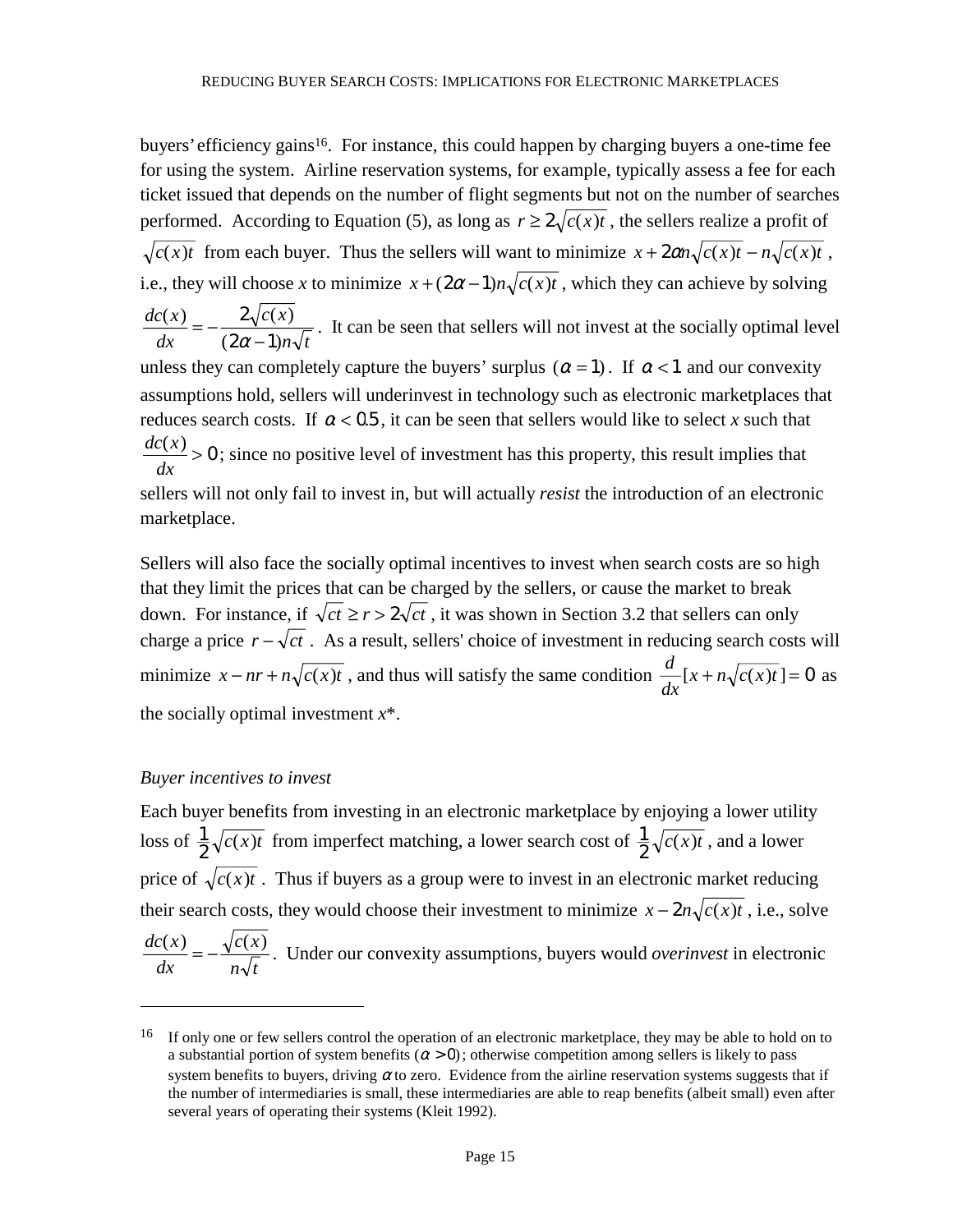marketplace technology. This is because in addition to the social gains of this technology, buyers would benefit from rent redistribution at the expense of sellers.

## *Intermediary incentives to invest*

An intermediary operating an electronic marketplace will be able to charge buyers for access to the system up to their realized savings from reduced search costs and lower prices.<sup>17</sup> Assuming that the intermediary can capture a fraction  $\alpha$  of the benefits generated as a result of its market power and the bargaining structure of the setting, the optimal investment level will minimize  $x + 2\alpha n \sqrt{c(x)t}$ . Thus, if  $\alpha > 0.5$  the intermediary will overinvest compared to the socially optimal level; if the benefits are equally split between the intermediary and the buyers ( $\alpha$  = 0.5) then the intermediary's incentives are socially optimal, while if most benefits are competed away ( $\alpha$  < 0.5), the intermediary's incentives to invest are less than their socially optimal level.

# *Introduction of electronic marketplaces*

 $\overline{a}$ 

In the above setting, sellers are made worse of by electronic marketplaces *they* introduce if  $\alpha$  < 0.5 and they are always made worse off by electronic marketplaces introduced by buyers or independent intermediaries. As a result, sellers may oppose the introduction of systems that lower buyer search costs. For example, in the summer of 1995, when Andersen Consulting introduced its "Bargainfinder" electronic agent (http://bf.cstar.ac.com/bf) that scouted the Internet sites of music CD stores to find the best seller for a specific CD in terms of price and availability, on-line music retailers resisted the idea (Yovovich 1995). About half of the fourteen initial participating sellers dropped out, and several of the remaining ones eventually took steps to make it more difficult for the Bargainfinder agent software to access their databases and compare prices. This nascent electronic marketplace languished as a result.18

This argument may seem at odds with the observation that most real-world electronic marketplaces are initiated by sellers, especially in industries concentrated on the seller side. What the above analysis suggests, however, is that sellers have no incentive *as a group* to

<sup>&</sup>lt;sup>17</sup> An intermediary may also charge sellers for access to an electronic market that allows new buyers to enter the market. Furthermore, once the system becomes operational, and depending on the intermediary's market power, it may be possible to extract rents from the sellers by threatening to exclude them from the electronic marketplace.

<sup>&</sup>lt;sup>18</sup> If an intermediary is able to capture more than half the benefits generated from its electronic marketplace, the cooperation of sellers can be bought with a transfer payment of one half the generated benefits. In the case of Bargainfinder, the system was introduced as a vehicle to study electronic marketplaces, and did not generate revenues that could make this option feasible.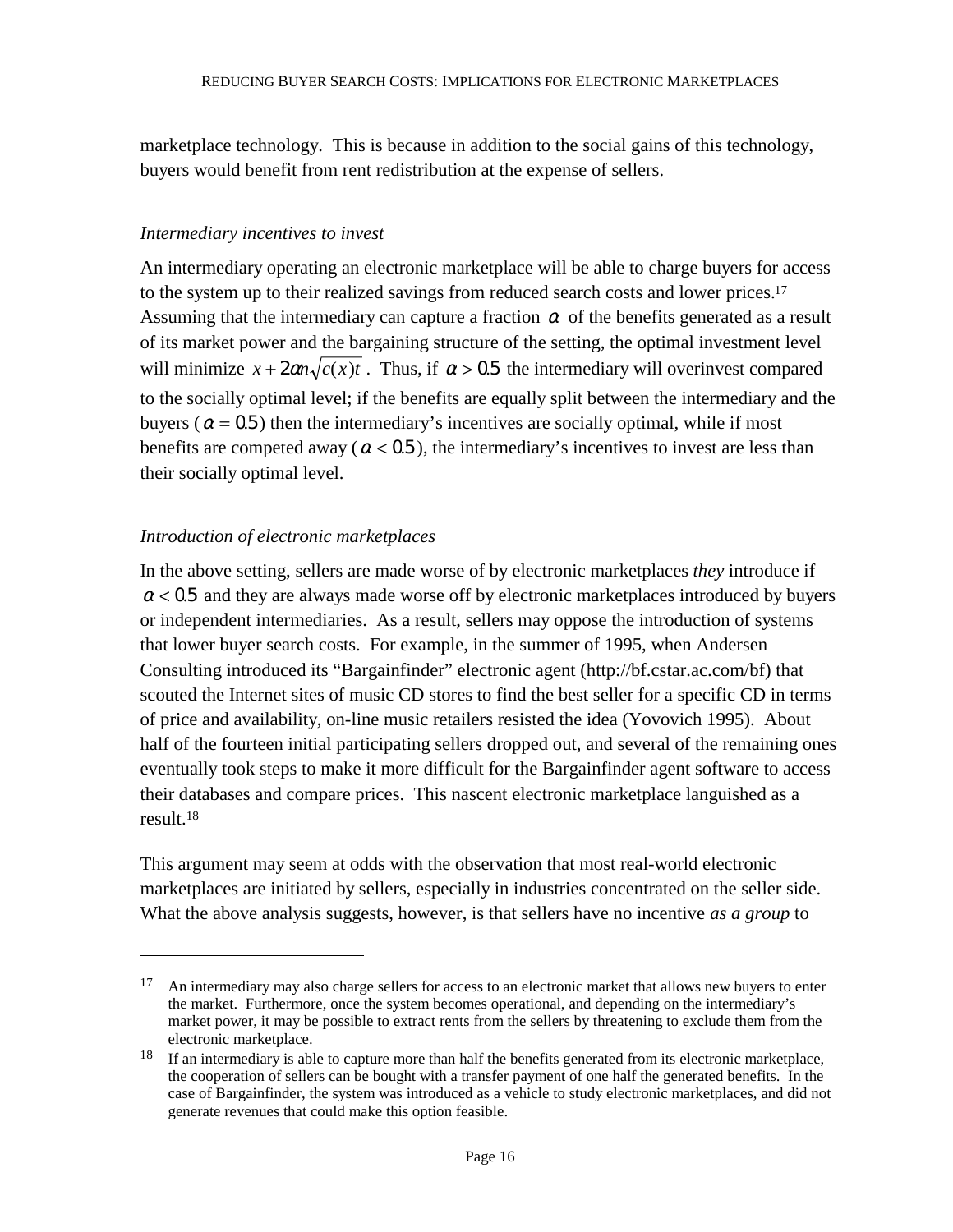introduce an electronic marketplace, because that marketplace will reduce their total profits. On the other hand each seller may want to introduce such a system individually as, if the number of sellers *m* is large, the revenues that can be generated by charging buyers for the use of an electronic marketplace will exceed the loss of monopolistic rents for that individual seller.<sup>19</sup> Thus sellers could find themselves in situations resembling the prisoners' dilemma: the first seller to introduce an electronic marketplace would be able to capture most of the generated buyer surplus (achieving a high  $\alpha$ ), while if several systems are subsequently introduced, the resulting benefits may be competed away ( $\alpha \approx 0$ ) together with most seller profits.

If a market is concentrated on the seller side (i.e.,  $m \ll n$ ) and if a substantial part of the generated buyer surplus can be captured by the sellers (high  $\alpha$ ), then each of the *m* sellers may realize more individual benefits from the system than each of the *n* buyers. Individual sellers may thus have higher incentives to develop an electronic marketplace, even though buyers tend to be the primary beneficiaries of these systems. This is in agreement with evidence from the airline industry, where the electronic marketplace created by airline reservation systems seems to have significantly reduced the airlines' monopoly power over their flying customers, while, initially at least, it generated profits for those airlines that pioneered the introduction of such systems (Hopper 1990). Buyers may also face substantial free rider problems that inhibit their investment in electronic marketplaces: if most of the benefits of these systems are eventually competed away to the advantage of all buyers, then individual buyers may prefer to free-ride on electronic marketplaces introduced by other market participants.

Finally, we saw that in markets where the search costs are high compared to buyer valuations, in monopolistic markets, and in markets where sellers have successfully colluded to avoid price competition, sellers will be able to capture most of the buyer surplus generated by an electronic marketplace. In this type of markets, it is not surprising to see sellers initiate the development of such systems.

Technological developments such as the falling cost of telecommunications and computers, or the ability to implement electronic marketplaces on the Internet, are reducing both the fixed and the variable investments required to implement an electronic marketplace. These developments will precipitate the introduction of such systems in more markets, possibly by lowering the required investment to initiate such a system below the threshold necessary to motivate a buyer or an outside intermediary. These marketplaces, however, cannot succeed

 $\overline{a}$ 

<sup>19</sup> It is easy to see that for large enough *m* and  $\alpha$ ,  $2\alpha n \sqrt{ct} > \frac{n \sqrt{ct}}{m}$ .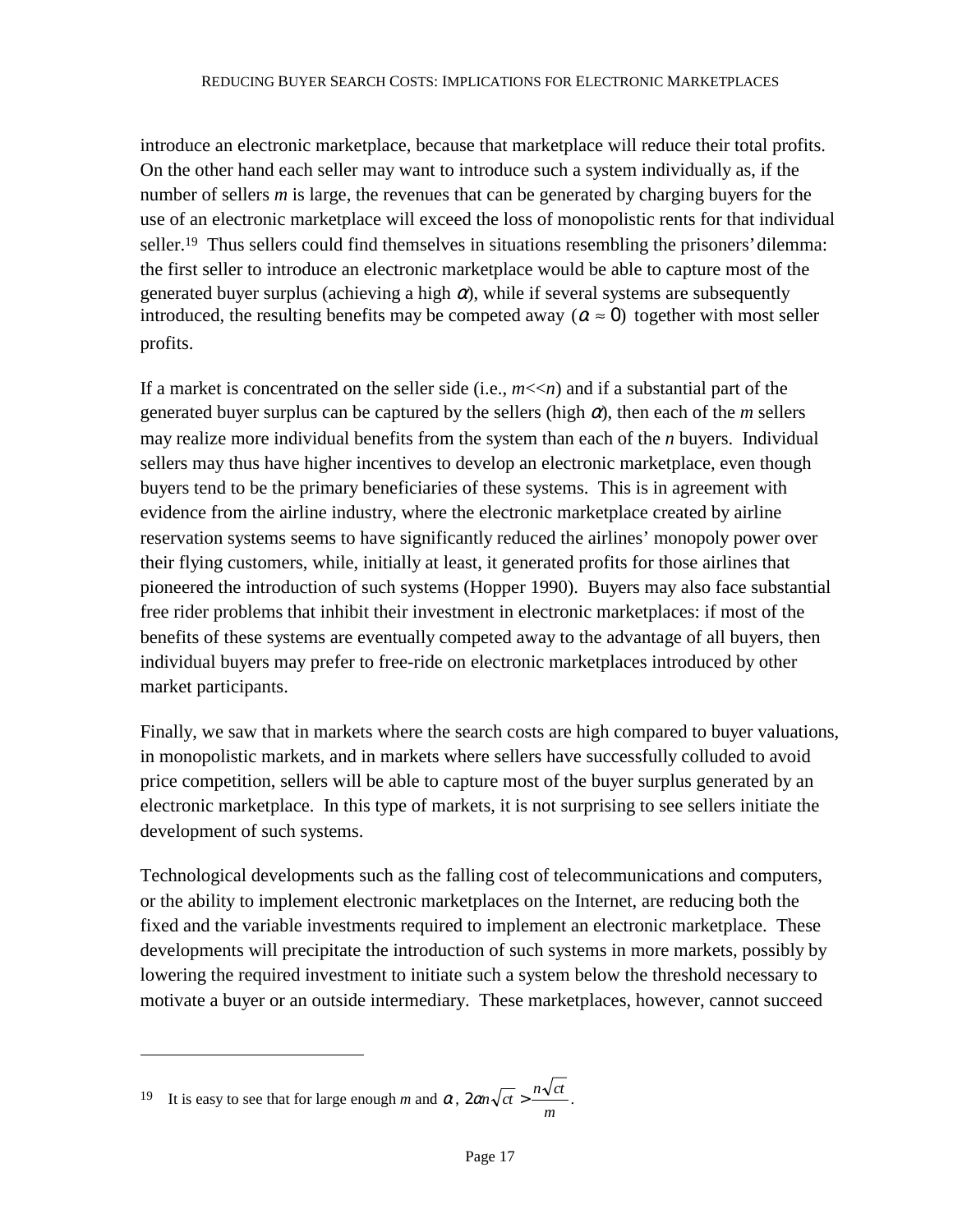unless they can attract a sufficient number of sellers; sellers may take advantage of this need to thwart electronic marketplaces controlled by buyers and independent intermediaries before these marketplaces can successfully establish themselves. As mentioned earlier, behavior like this was seen with the Bargainfinder system in the Internet (Yovovich 1995). Formal modeling of these strategic issues is an important area for future research.

# **5. Separating search costs for price and product information**

Buyers in a differentiated market face two types of search costs: the cost of obtaining price information and the cost of obtaining information about the product characteristics of a seller offering (i.e., the location of that offering in the product space). In the preceding sections we bundled together these two types of search costs for price and product information, as has been typical in the search cost literature. Although this may be appropriate in some settings (e.g., a buyer may incur a search cost to visit a store and then obtain both price and product information), in other settings it may be possible to separate these two costs. For example, a buyer may be able to telephone a store to obtain a price quote, but then may need to visit the store to obtain reliable product information. In this case, the cost of the visit will be separate (and typically larger) than the cost of the phone call.

The ability to separate the search costs for price and product information is particularly interesting in the context of an electronic marketplace. These systems are unique in their ability to separately influence the search costs for price and product information through appropriate choices in system design. In this section we consider how the equilibrium in model 1 changes if we separate the price and product information components of search costs. Consider a setting with *n* buyers and *m* sellers similar to model 1, except that in addition to the "fit" cost, buyers face *three* types of search costs:

- $c_1$  is the search cost to visit a seller *s*—we refer to it as the cost of access to *s*;
- $c_2$  is the search cost to acquire price information about the product offered by seller *s*—we refer to it as the cost of price information;
- $\bullet$   $c_3$  is the cost to acquire information about the product characteristics of the product offered by seller *s*—we refer to it as the cost of product information.

We assume that a buyer must incur the access cost  $c_1$  before either the price or the product information can be acquired at their respective costs  $c_2$  and  $c_3$ .<sup>20</sup> If  $c_2 = c_3 = 0$ , this setting

 $\overline{a}$ 

<sup>&</sup>lt;sup>20</sup> In this setting, since we assume that buyer priors are not changing (buyers know the distribution of seller prices in advance and they sample with replacement), it would never be sequentially optimal for a buyer to revisit a seller; thus we do not need to address whether the access cost would be paid twice in that case.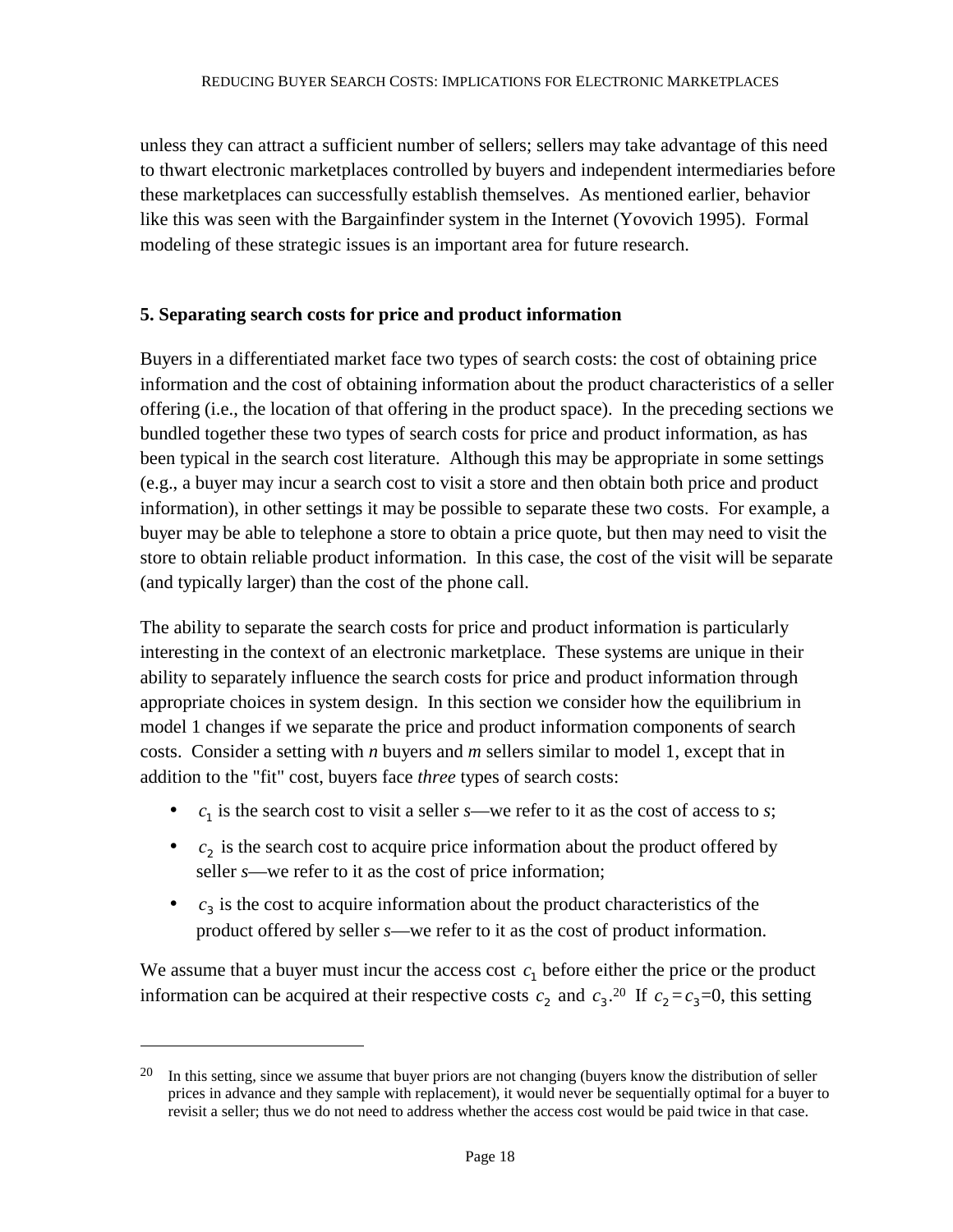becomes identical to the one analyzed in Section 3.1. Consequently at equilibrium sellers will charge  $\sqrt{c_1 t}$  and buyers will search until they find a seller in their "neighborhood", *i.e.*, at a distance less than  $\sqrt{c_1/t}$ . However, reducing the cost of price information or product information independently has interesting implications of its own.

### **5.1. Markets with Low Cost of Price Information**

 $\overline{a}$ 

We first consider a setting corresponding to an electronic marketplace designed to promote price-shopping. Such a marketplace would make it easy to obtain price information, but might still require a higher-cost inquiry (such as a visit) to obtain detailed product information.<sup>21</sup> At the limit, this marketplace would have  $c_1 = c_2 = 0$  and  $c_3 > 0$ , creating a market where buyers can learn any seller's price at zero cost, but they must still "visit" that seller to acquire product information.

As in Section 3.1, the unique perfect Bayesian equilibrium is symmetric, with all sellers charging a price  $p^*$ . The condition  $S + Dt = p^* + \sqrt{ct}$  from equation (2) still holds; consequently each seller receives sales from a territory of length  $2\sqrt{c_3/t}$ , consisting of the interval  $\left[-\sqrt{c_3/t}, \sqrt{c_3/t}\right]$  around that seller's position. Seller *i*'s total sales are *n/m*, corresponding to the *n*/*m* buyers that visit *i* before they visit some other seller in their neighborhood. At equilibrium, there will be no incentive for seller *i* to deviate by charging a price of  $p^*$ – $\delta$ , and equation (3) will hold as well, i.e.,

 $Q_i(p_i^*, p_{j\neq i}^*) + p^* \frac{d}{dp_i} [Q_i(p_i, p_{j\neq i}^*)]_{p_i = p^*} = 0$ , where  $Q_i(p_i, p_{j\neq i}^*)$  denotes the sales of seller *i* when the price charged by *i* is  $p_i$  while every other seller  $j \neq i$  charges price  $p^*$ . As in model

1, if seller *i* reduces its price to  $p^*$ – $\delta$ , its territory expands by  $2\delta t$ . However since all other sellers charge price  $p^*$ , and since all prices are known to buyers at zero cost, buyers' optimal strategy is to visit seller *i* first. The result is that by discounting by  $\delta$ , seller *i* will sell to all buyers in its territory, i.e., to  $2n\sqrt{c_1/t} + 2n\delta/t$  buyers. Seller *i*'s incremental sales (and

profits) by discounting are  $2n\sqrt{\frac{c_3}{g}(p^*-\delta)} + \frac{2}{g}$ *t*  $p^* - \delta$ ) +  $\frac{2n}{n}$ *t*  $p^*-\delta$ ) –  $\frac{n}{n}$ *m*  $(p^*-\delta) + \frac{2n\delta}{p^*-\delta}$  $(p^*-\delta) - \frac{n}{p^*}$ . It can be seen that if the

number of sellers is large enough so that  $2n\sqrt{\frac{c_3}{a}}$ *t n m*  $> \frac{n}{n}$ , i.e.,  $m > \frac{1}{2} \left| \frac{t}{t} \right|$ *c*  $>\frac{1}{2}$ 2  $\sqrt{c_3}$ , discounting will be

<sup>&</sup>lt;sup>21</sup> For example, in mid-1996 a buyer looking for a computer monitor can easily acquire a list of prices from a large number of sellers by connecting to the Pricewatch search engine on the Web (www.pricewatch.com), but then will face a larger cost in obtaining additional information for each product offering thus identified. Specifically, the buyer must obtain and evaluate the monitor's specifications, assess the seller's reputation and return policies, and ideally locate a display model at a showroom or at a colleague's office.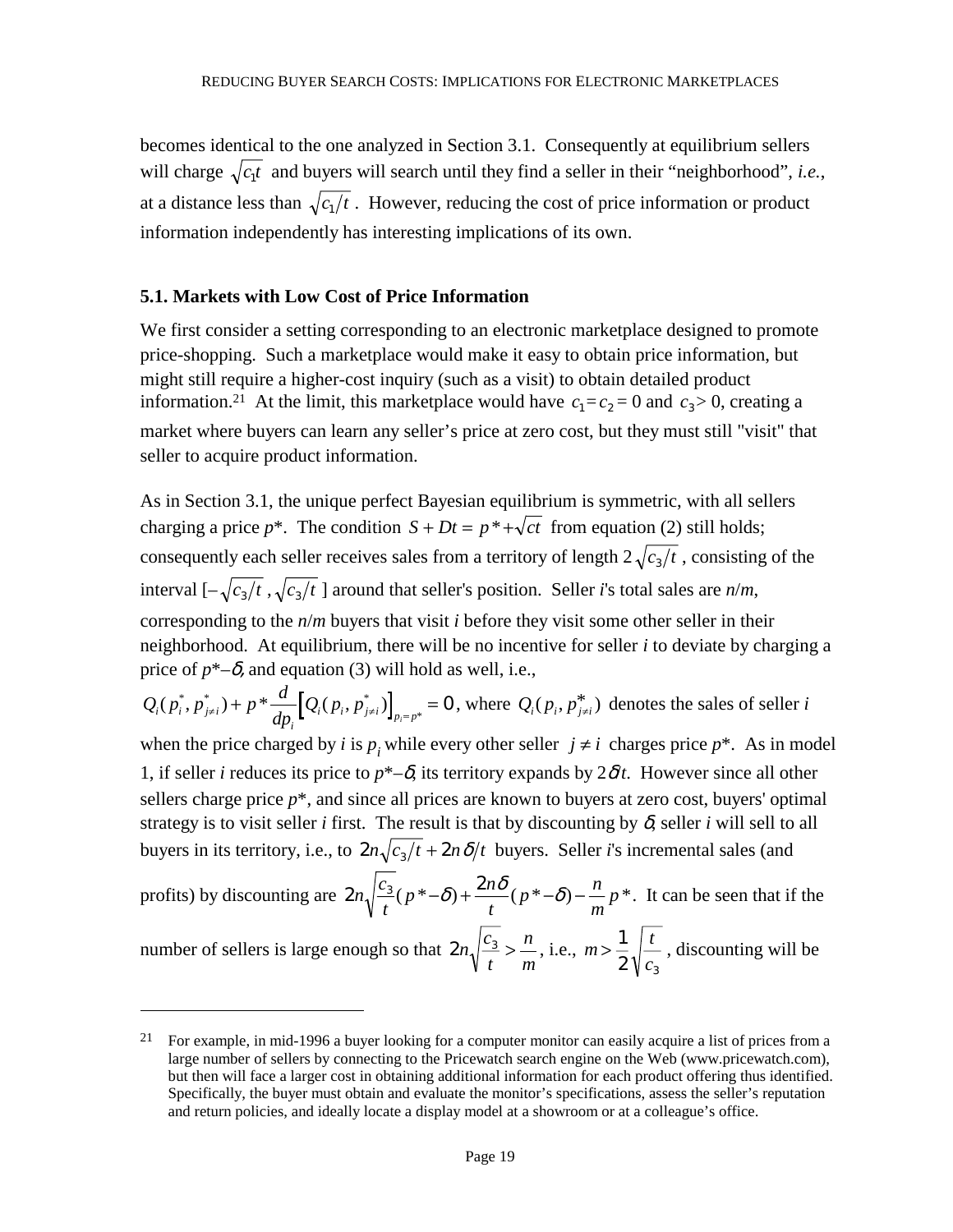profitable for all  $p^* > 0$ , and thus the only equilibrium price is  $p^* = 0$ . In other words, making prices freely available to the buyers induced Bertrand-type competition among sellers.

If the cost of product information  $c_3$  is close to zero, this model is similar to Salop's (1979) setting, where sellers can charge a positive price, which approaches zero asymptotically as the number of sellers *m* grows large. Contrasting our result to Salop's shows that the cost of product information *relative to the cost of price information* can significantly affect the resulting equilibrium: when the cost of obtaining product information is the dominant component of search costs, sellers' incentives to discount increase, as they will attract inframarginal as well as marginal buyers.

If the cost of price information  $c<sub>2</sub>$  is small but not zero, there will still be a corresponding  $\delta = \delta(c_2)$  that would allow seller *i* to capture its entire territory by discounting by  $\delta$ . Since finding *i* would take the average buyer  $m/2$  tries, we need  $\delta > \frac{1}{2}mc_2$ , and the corresponding equilibrium price will be  $p^* = \frac{1}{2}mc_2$ ; any price above this would induce sellers to discount.

# **5.2. Markets with Low Cost of Product Information**

Now consider a setting corresponding to an electronic marketplace designed to promote competition based on product features. Such a marketplace would make it easy to obtain information about product characteristics, but would require buyers to incur some additional cost to obtain price information. For example, high-quality multimedia product descriptions in standardized formats could help identify product offerings matching the buyer's preferences, while price information could be left out of these descriptions or could be obscured by offering a large number of prices and making it difficult for the buyers to figure out which one applies. Airline reservation systems, for example, make it very easy to identify a convenient flight between a pair of cities, but require substantial effort to identify the lowest applicable fare. At the limit, this marketplace would have  $c_1 = c_3 = 0$  and  $c_2 > 0$ , creating a market where buyers can compare product features at zero cost, but they face a nonzero cost to acquire price information.

At the unique symmetric perfect bayesian equilibrium with all sellers charging price  $p^*$ , it is now optimal for each buyer is to visit first the seller with the best fitting product offering, as that seller can be costlessly identified, and purchase from that seller. Individual sellers realize sales of  $m/n$  as before, but their territories shrink to an interval  $\left[-\frac{1}{2m}, \frac{1}{2m}\right]$ ] around their position, which they completely dominate. At equilibrium there is no searching on price, complete search on product features, and no inefficiency from imperfect matching of buyers and sellers. The unique equilibrium price is the monopoly price since at any lower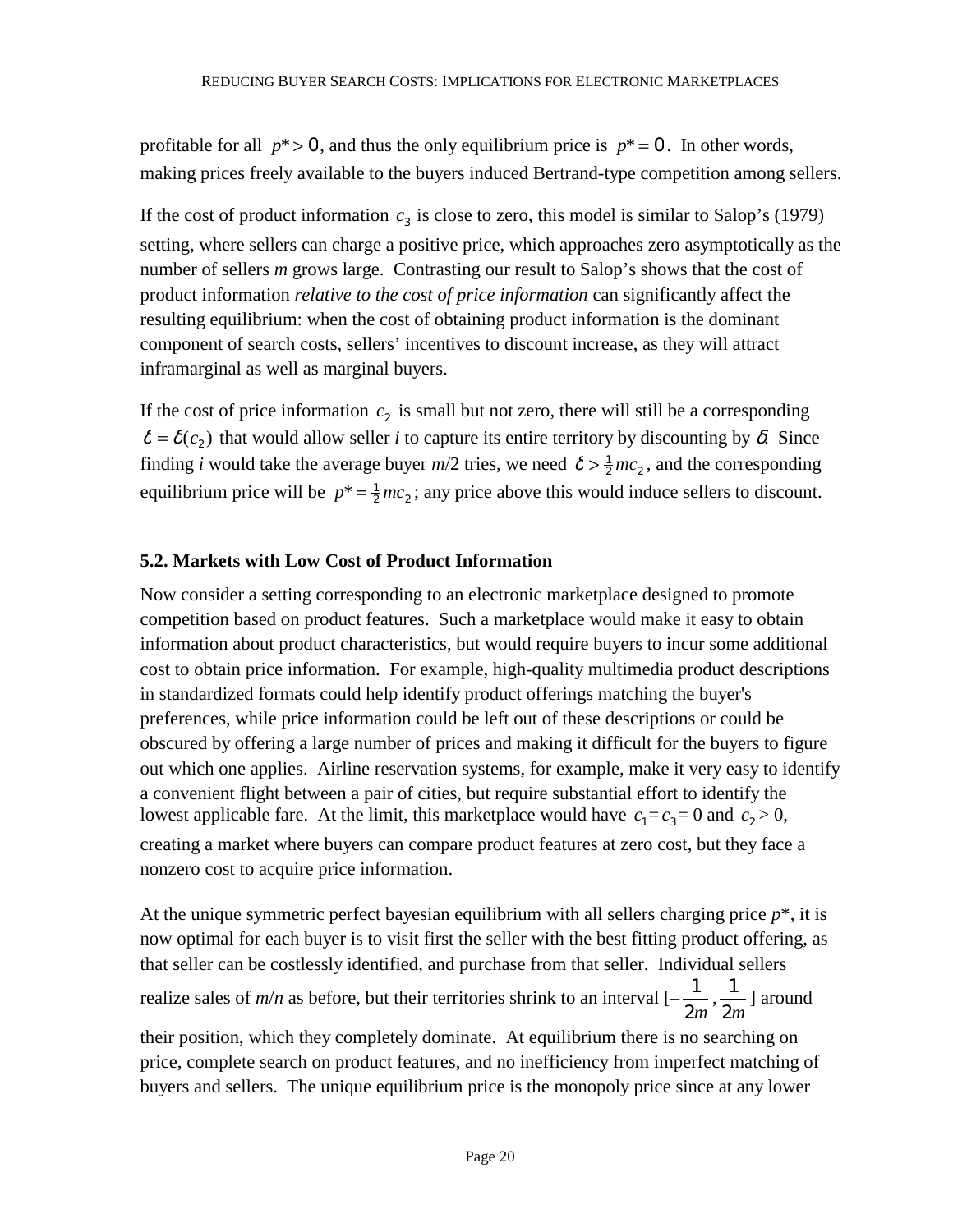price sellers could increase their price by  $\delta$  without any reduction in sales, as long as  $\delta < c_2$ . Sellers will not defect by discounting from the monopoly price, since no additional buyers can be gained.

If sellers charge price  $p$ , then a buyer at distance  $x$  from the closest seller will stay in the market only if  $p + xt + c_2 \le r$ . Each seller will get sales from a territory of length  $2 x_{\text{max}}$ , where  $p + x_{\text{max}}t + c_2 = r$  (subject to  $x_{\text{max}} \le \frac{1}{2m}$ ). Thus the length of seller territories will be  $2 \frac{r-p-c_2}{r}$ *t*  $-p-c_2$  and sellers will maximize  $2p \frac{r-p-c_2}{r}$ *t*  $\frac{-p-c_2}{p}$ , leading to an optimal price  $p^* = \frac{1}{2}(r - c_2)$ . Since  $x_{\text{max}} \le \frac{1}{2m}$ , we also get  $\frac{r - p^* - c_2}{t} \le \frac{1}{2m}$  $\frac{-p^* - c_2}{t} \le \frac{1}{2m}$ , and  $p^* \ge r - c_2 - \frac{t}{2n}$  $\sum_{i=1}^{n} r - c_2 - \frac{1}{2m}$ . Thus, if  $r - c_2 - \frac{t}{2}$  $-c_2 - \frac{t}{2m} > \frac{1}{2}(r - c_2)$ 2  $(r - c_2)$ , i.e.,  $m \ge \frac{t}{t}$  $\geq \frac{t}{r - c_2}$ , sellers set  $p^* = r - c_2 - \frac{t}{2r}$  $* = r - c_2 - \frac{r}{2m}$  and no buyers are priced out of the market. Otherwise, sellers set  $p^* = \frac{1}{2}(r - c_2)$ , pricing out buyers further

than  $\frac{r-c}{2}$ *t*  $-c_2$ 2 from their nearest seller.

At equilibrium each buyer purchases from the best fitting seller, thus reducing fit costs to their lowest possible level. On the other hand, some buyers may be priced out of the market, creating a deadweight loss. This deadweight loss decreases as the number of sellers increases, or as the search cost  $c_2$  decreases, and disappears altogether when  $m \ge \frac{t}{a}$  $\geq \frac{r}{r - c_2}$ . In this setting sellers enjoy substantial profits: depending on their number, sellers capture between one half and three quarters of the total surplus generated.

In contrast to the previous case where lower search costs for price information resulted in lower prices and increased competition among sellers, here we see that reducing buyers' cost to obtain information about product features resulted in increased seller monopoly power and profits! To understand why, consider the motivation of buyers to keep searching: their incentive to search reflects the possibility to find a better price and/or a better fitting product offering. If buyers are told in advance which product best fits their preferences, then their incentive to search is reduced. Furthermore, each buyer becomes captive of the seller who offers the best fit, since not purchasing from that seller is certain to increase the buyer's fit cost. As a result the sellers are able to capture much of the surplus generated.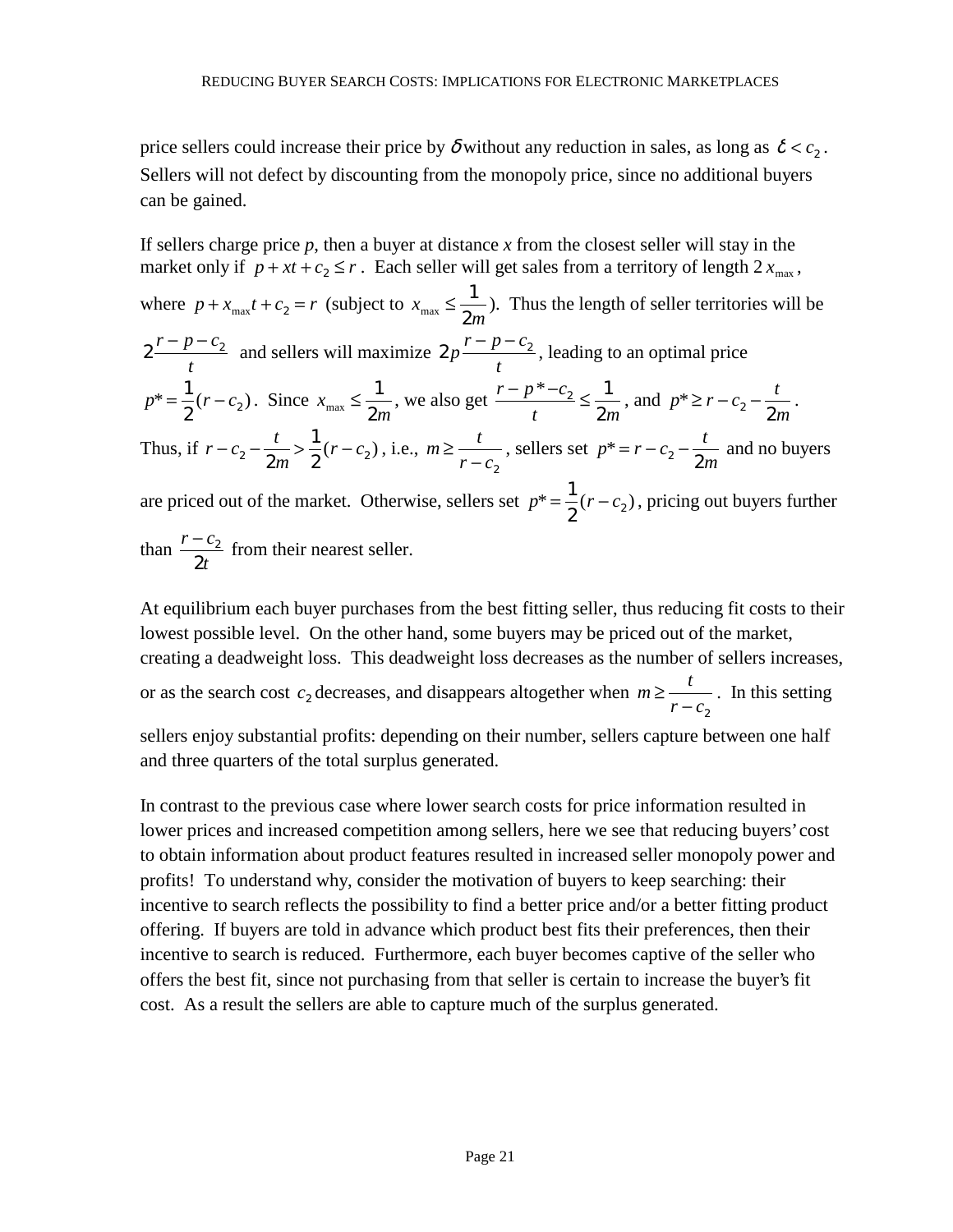# **5.3. Manipulating Price and Product Information**

We saw that electronic marketplaces that enable price shopping tend to favor buyers and reduce seller monopoly power. How should then sellers react to technological developments that facilitate electronic marketplaces? In the long run it may be impossible to avoid some loss in market power, especially when this power is based on high information costs. Colluding to prevent an electronic marketplace may induce buyers to introduce such a system themselves, or invite a third-party intermediary into the picture.

Our analysis in this section suggests that the best strategy for sellers may be to control the *type* of system introduced; a system emphasizing product over price information may allow sellers to maintain high profits while allowing buyers to locate the seller with the best fit. Sellers may be able to charge buyers for this benefit, e.g., through user fees. Moving early to establish this type of system in a market can raise the entry barriers for later entrants, and thus may delay or avoid the introduction of systems less favorable to sellers.

A second tactic, frequently seen in the airline industry, is to compensate for the lower search costs of electronic marketplaces by making it increasingly difficult for the buyers to compare the price of alternative product offerings. For instance, airlines have implemented complicated and ever-changing fare structures, flight restrictions and ticket availability, typically offering several hundred thousand possible fares at any one time, and sometimes hundreds of fares for travel between certain pairs of destinations (Dahl and Miller 1990). This tactic effectively raises buyers' cost of obtaining price information without affecting their cost of obtaining product information. It is interesting that a move by American Airlines to reduce this cost by simplifying the fare structure was resisted by other airlines and was reversed within weeks (Kleit 1992).

A third possibility is to increase the differentiation of product offerings, possibly using the electronic marketplace to help differentiate what would normally be a commodity product. For instance, frequent flyer programs have been successful in achieving this goal in the airline industry, while the Internet offers unprecedented opportunities for the customization of products with a high information or service component.

Buyers have the opposite incentives and would like to encourage an electronic marketplace that facilitates comparisons among sellers' prices and product offerings. If individual buyers lack adequate resources or incentive to introduce a market system, or do not have the clout to induce seller participation, they may form coalitions and introduce jointly owned systems, or form an alliance with a third party organization with the necessary technological sophistication and financial resources.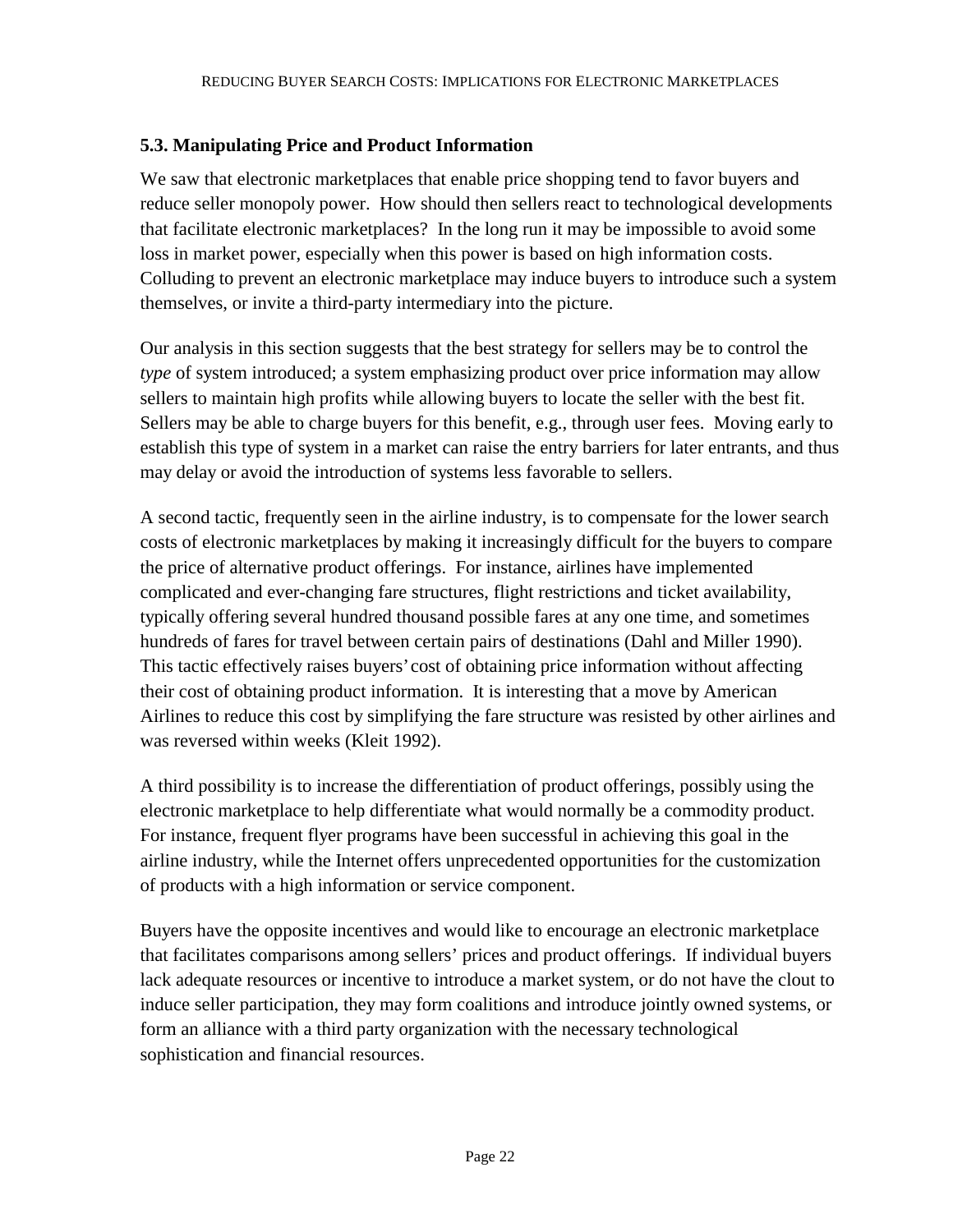# **6. Discussion and Conclusions**

# **6.1. Implications for Electronic Marketplaces**

The primary function of electronic marketplaces in commodity markets is to provide pricerelated information, while systems in differentiated markets need to provide both price and product information. These systems may allow buyers not only to get easier access to information about seller prices, but also to increase the quality of this information, *e.g.*, by helping buyers to separate transportation costs, financing terms and other means sellers may use to obscure the actual price quoted. In differentiated markets, the system may provide standardized product descriptions and evaluations, which will improve the ability of the buyers to compare different seller offerings.

In commodity markets, decreases in search costs below a certain threshold may destabilize a monopolistic equilibrium and eradicate seller profits. In differentiated markets, seller profits decline smoothly as search costs are reduced. If search costs become low enough, buyers will look at all product offerings and will purchase the one best serving their needs, resulting in a socially optimal allocation. In that case, seller profits depend on the number of product offerings; if that number is very large, seller profits will be close to zero. At the other extreme, very high search costs lead to search and allocation inefficiencies, and eventually cause the market to break down.

Airline reservation systems fit well the model of an electronic marketplace in a differentiated consumer market, and have played an important role in the airline industry. In the 1980s, three systems dominated the market, offered by American (SABRE), United (Apollo), and TWA (PARS). These systems allowed the airlines to lower their operating costs through improved monitoring of their operations and access to better demand data. They were also used as strategic tools, in capacities ranging from bias in their screen displays to the ability to administer a wide gamut of thousands of active fares and promotions. The analysis in Section 3 suggests that electronic marketplaces will increase price competition and reduce seller monopoly power, and will also result in more demanding customers who are less willing to compromise on their preferred product. Airlines apparently experienced both types of effects (Copeland and McKenney 1988, Hopper 1990).

While airline deregulation and increased competition fueled by the reservation systems were adversely affecting the revenues and profits of flight operations for most airlines, the airlines that pioneered reservation systems were enjoying high profits from system-related revenues. In 1980-1982, American Airlines commanded a 40% gross margin on its SABRE revenues, while flight operations yielded as little as 5%. TWA made more money in the same period on PARS than from its airline. As a result, airlines with established reservation systems enjoyed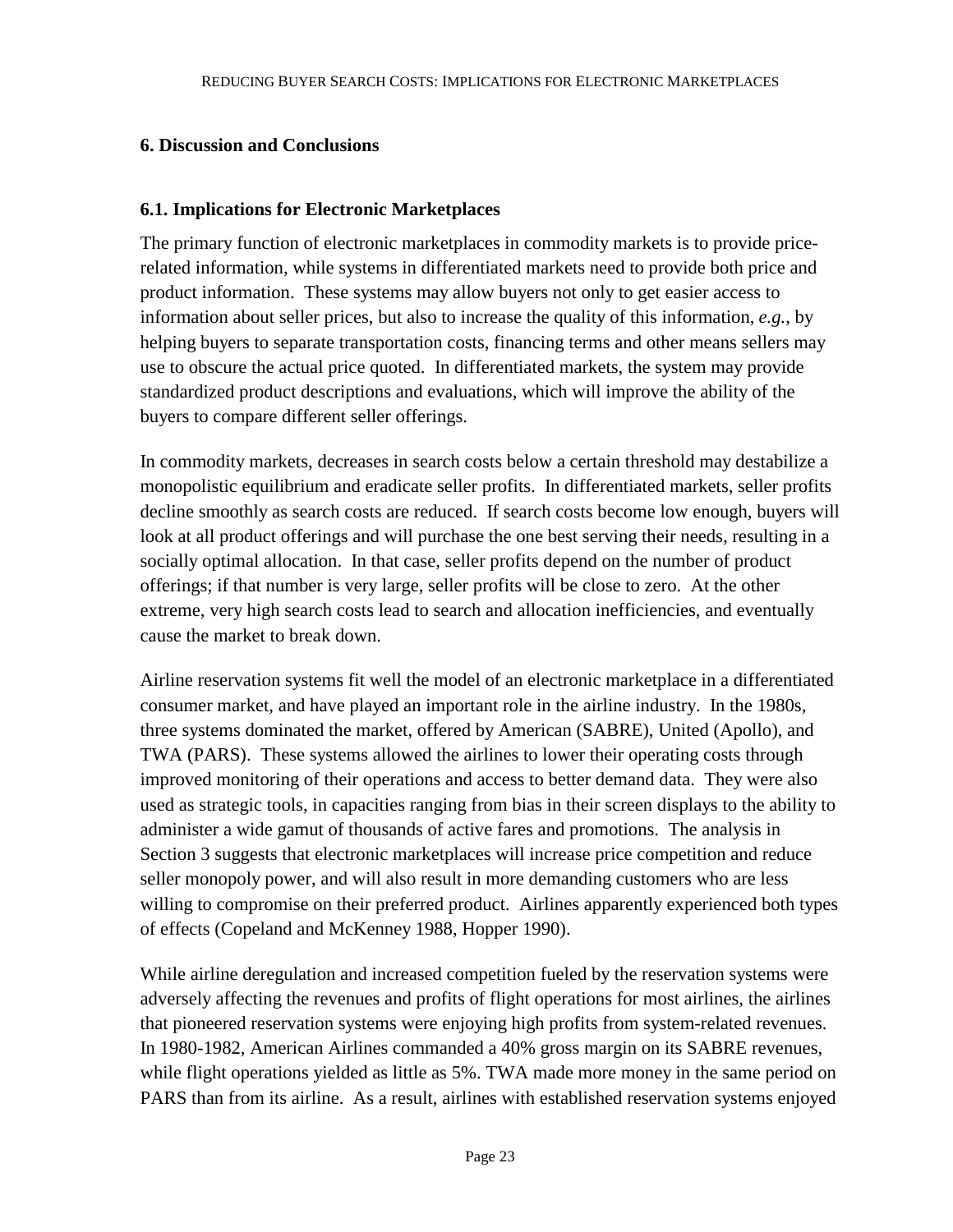stock price premiums into the late1980s (Smith 1987), and were deriving some benefits from these systems even in the early 1990s (Kleit 1992).

The current outlook for these systems is less clear, as competition among reservation systems has been increasing. In the long run, air travelers seem to be the only group unambiguously made better off as a result of these systems.

# **6.2. Directions for Future Research**

An interesting extension of the above work is the study of the role of heterogeneity in buyers' ability to obtain information about seller offerings, *e.g.*, along the lines of Varian (1980) or Salop and Stiglitz (1982). For example, there may be at least two types of buyers: the ones with access to an electronic marketplace that provides low-cost information about seller prices and product offerings, and the ones without access to such a system, facing higher search costs. Several interesting questions could be studied in this setting, such as the potential externalities created by the users of electronic marketplaces on the buyers that do not have access to such systems, or modeling the benefits buyers outside an electronic marketplace would gain by joining it.

A related problem is the distribution of the payoffs generated by an electronic marketplace among buyers, sellers and intermediaries. Hart and Moore (1990) offer one potential approach to study this issue, using the theory of incomplete contracts and bargaining to study the distribution of property rights and economic benefits among the participants of an economic system. Using a formalization of system benefits along the lines pursued in this article, it should be possible to study the optimal distribution of property rights in electronic marketplaces. Clemons (1990) touches on this issue when he suggests that system topology is linked to the ability of an electronic intermediary to extract monopoly rents; he suggests that intermediation profits are high when the intermediary possesses powerful threat strategies against other system participants. Similarly, Brynjolfsson (1994) and Bakos and Nault (1997) used formal models based on Hart and Moore's theory to study the distribution of property rights and system payoffs.

The models introduced in Sections 5.1 and 5.2 to separate search costs into access costs, the cost of price information and the cost of product information, can be extended to more general settings where one of the components of the search costs is not close to zero, or to settings with multiple dimensions of product differentiation, each with its corresponding search cost. These models could be used to study how the design characteristics of an electronic marketplace affect the welfare of buyers and sellers and the efficiency of the resulting equilibria. Alternatively, the implications of the ability of electronic marketplaces to provide sellers with information about buyers could be explored with a model that includes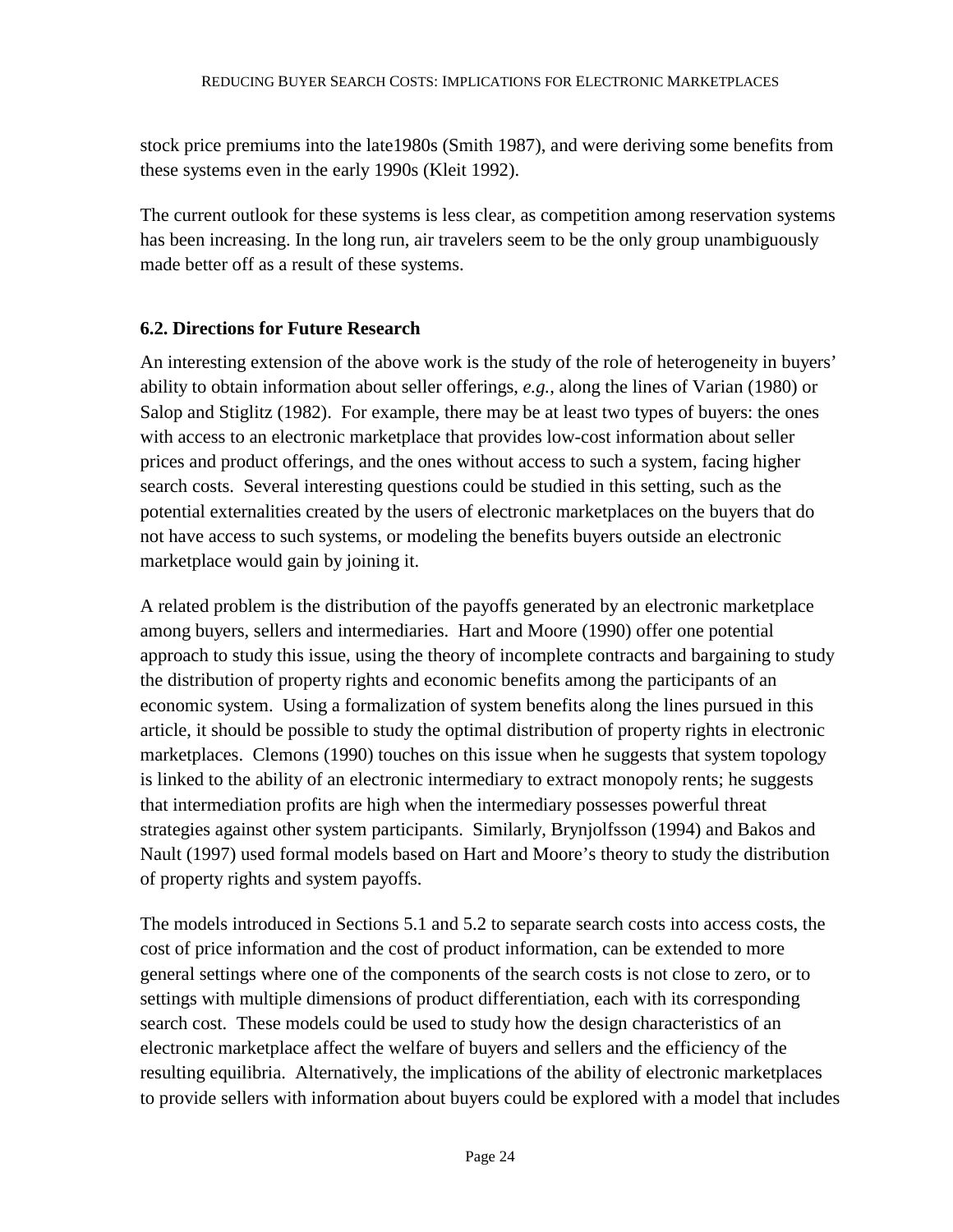the search costs incurred by sellers to locate appropriate buyers. This extension is particularly interesting in view of the popularity of data mining that enables sellers to obtain information about the preferences of individual buyers, and mass customization, which allows sellers to offer individualized products. Also, rather than assume that search costs are exogenous, they could be explicitly formalized to model the impact of electronic marketplaces beyond a "black box" reduction to the cost of search.

A multiperiod model would capture the repeated nature of transactions in many real-world markets and could address factors such as history, reputation, lock-in, installed base, customer loyalty, and knowledge about customers, all of which are important in electronic marketplaces. Also, several of the arguments in our analysis assume that the number of sellers remains constant; allowing entry and exit would provide an important extension. Finally, it would be interesting to model competition among electronic marketplaces, again allowing for entry and exit.22

# **6.3. Concluding Remarks**

 $\overline{a}$ 

The main contribution of this article is the study of the economic impacts of electronic marketplaces by focusing on one of their most salient features, the reduction in buyer search costs. The impact of electronic marketplaces was analyzed by developing models that combine search costs and a differentiated market with heterogeneous buyer tastes and seller product offerings. Reduced search costs were shown to have a significant impact on market equilibria, resulting in increased allocational efficiency and possibly lower prices and increased competition among sellers. These theoretical results have several implications for the functionality and the strategic potential of electronic marketplaces.

The ability of electronic marketplaces to increase market efficiency aggregated over the entire economy, makes the provision of electronic intermediation services an important market with potentially large rewards. As the infrastructure for high-speed digital telecommunications becomes widely available to businesses and consumers, including the Internet and other standardized tools to access information, the economics of providing electronic intermediation services are being transformed. The investments in startup hardware, development costs, and continuing maintenance required to implement an electronic marketplace are likely to be reduced, helping electronic commerce take hold and leading to substantial increases in economic efficiency.

<sup>&</sup>lt;sup>22</sup> I thank three anonymous reviewers and the Associate Editor for suggesting several of these extensions.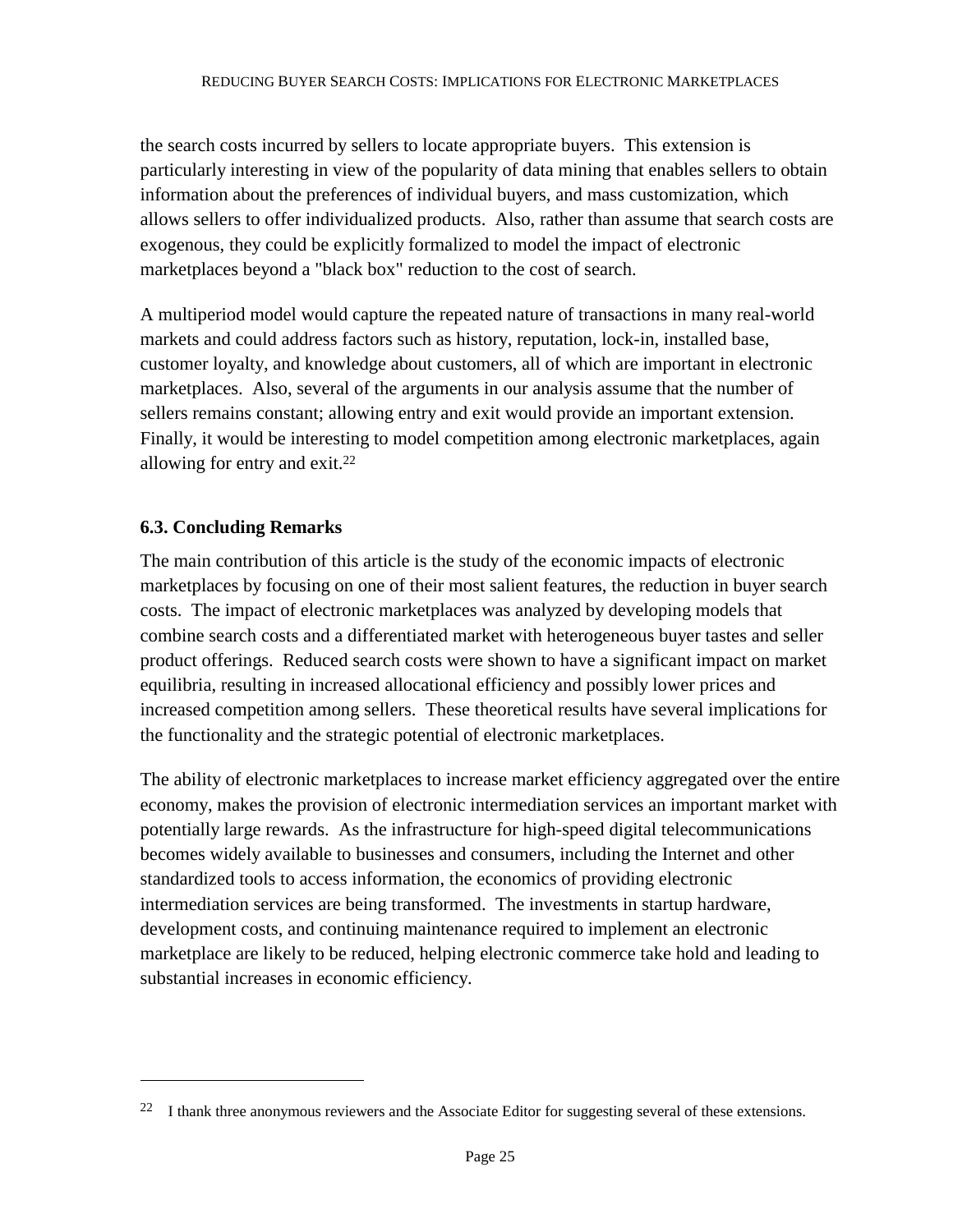# **References**

Bakos, J. Y. "Interorganizational Information Systems: Strategic Opportunities for Competition and Cooperation." Ph. D. Dissertation, MIT Sloan School of Management, November 1987.

Bakos, J. Y. "A Strategic Analysis of Electronic Marketplaces." *MIS Quarterly*, September 1991, pp. 295-310

Bakos, J. Y. and Nault, B. R. "Ownership and Investment in Electronic Networks." *Information Systems Research*, vol. 8, number 4, December, 1997.

Brynjolfsson, E. "Information Assets, Technology and Organization." *Management Science*, Volume 40, Number 12, December 1994, pp. 1645-1662.

Chamberlin, E. H. *The Theory of Monopolistic Competition*. Harvard University Press, Cambridge, Ma., 1933.

Clemons, E. K. "MAC -- Philadelphia National Bank's Strategic Venture in Shared ATM Networks." *Journal of MIS*, Vol. 6, No. 5, Summer 1990.

Clemons, E. K. "Evaluation of Strategic Investments in Information Technology." *Communications of the ACM*, January 1991.

Copeland, D. G. and McKenney, J. L. "Airline Reservation Systems: Lessons from History." *MIS Quarterly*, June 1988.

Dahl, J. and Miller, M. W. "Airlines Concede Ticketing Chaos Could Recur." *Wall Street Journal*, September 3, 1990, p. B1.

Diamond, P. A. "Search Theory." Manuscript prepared for the *New Pelgrave*. August 1985.

*Economist*. "No computers for Euro-bonds." 30 May 1987, p.14.

Hart, O. and Moore, J. "Property Rights and the Nature of the Firm." Journal of Political Economy, vol. 98, number 6 (1990), pp. 1119-1158.

Harvard Business School Case #9-189-088. "American Gem Market System." HBS Case Services, Boston, Ma., 1988.

Harvard Business School Case #9-190-001. "AucNet: TV Auction Network System." HBS Case Services, Boston, Ma., 1989.

Hopper, M.D. "Rattling SABRE–New Ways to Compete on Information." *Harvard Business Review*, May-June 1990, pp. 118-125.